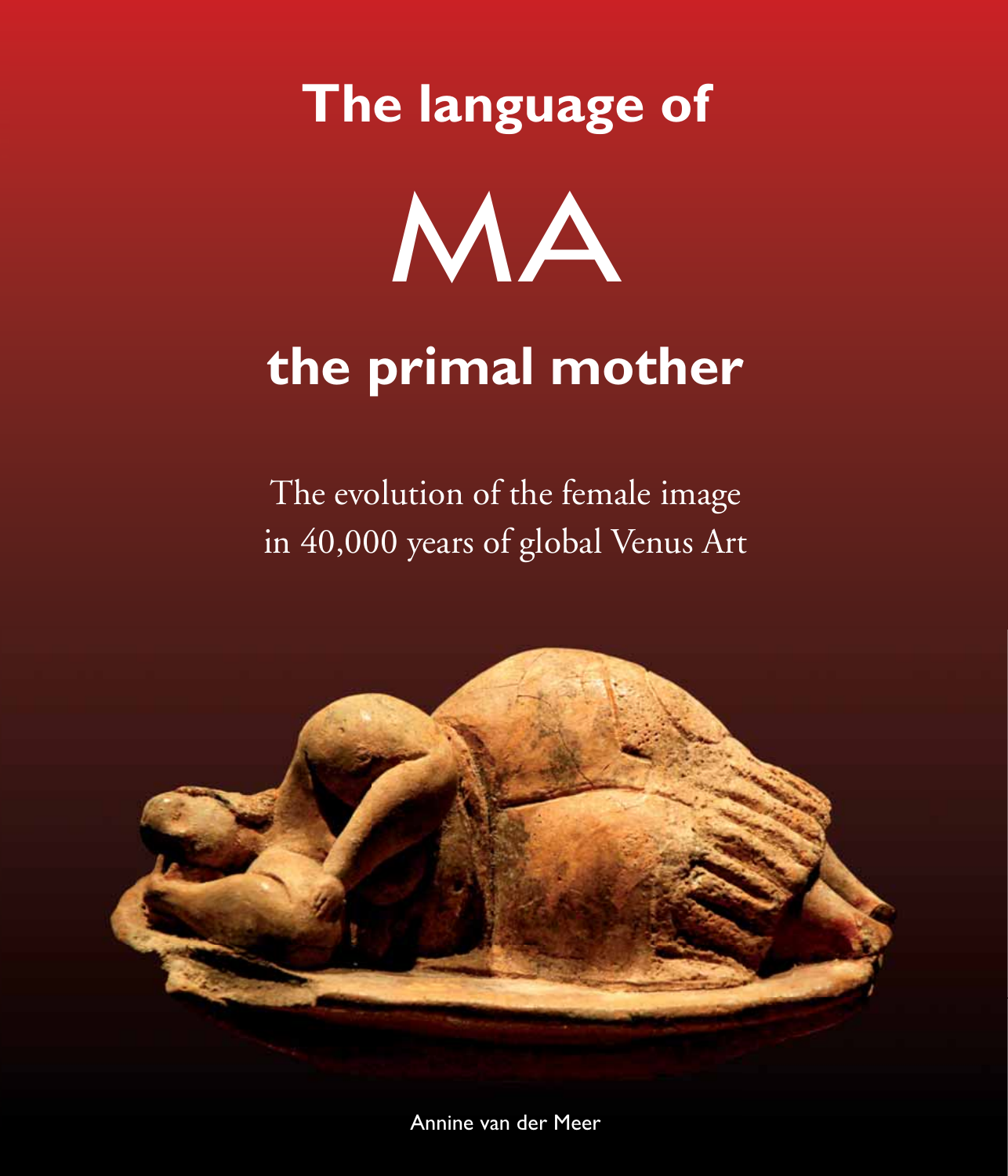## **Introduction**

| -13 |            | <b>I</b> The circle closed: The discovery of the |
|-----|------------|--------------------------------------------------|
|     |            | <b>Venus of Hohle Fels. Introduction.</b>        |
| -15 |            | 2 The book in a nutshell. Summary.               |
| -15 | 2.1        | Part I                                           |
|     | $17 \t2.2$ | - Part II                                        |
|     |            |                                                  |
|     |            |                                                  |

#### **Part I VENUS ART MOTHER ART** 19

| 21 | CH <sub>I</sub> | <b>ABOUT VENUS</b>                         |
|----|-----------------|--------------------------------------------|
| 21 | ш               | <b>The classical Venus</b>                 |
| 21 | 1.1             | The 'demure' Venus                         |
| 22 | 1.2             | Venus as a naked but still chaste lady     |
| 22 | 1.3             | How a 'demure Venus' gradually covers      |
|    |                 | herself                                    |
| 23 | 1.4             | Venus half-dressed                         |
| 23 | 1.5             | Venus imprisoned in shame, passivity and   |
|    |                 | submission                                 |
| 24 | $\mathbf{2}$    | <b>Venus in the Palaeolithic</b>           |
| 24 | 2.1             | Venus: from prostitute to saint?           |
| 25 | 2.2             | The Venus of Willendorf as the pinnacle of |
|    |                 | primal voluptuousness                      |
| 26 | 2.3             | Mrs Willendorf?                            |
| 26 | 3 <sup>1</sup>  | <b>Venus in the Neolithic</b>              |
| 27 | 3.1             | Venus occurs in Latin America              |
| 28 | 4               | <b>Venus and her many faces</b>            |
| 29 | 4.1             | Venus as a life-giving goddess and goddess |
|    |                 | of death                                   |
| 30 | 4.2             | Venus with a child at her breast           |
| 30 | 4.3             | Venus as creatrix and clan mother          |
| 30 | 4.4             | Venus with the beard, Venus Barbata        |
| 31 | 4.5             | An armed Venus, Venus Armata               |
| 31 | 5               | <b>Remember your mother tongue,</b>        |
|    |                 | summary of chapter I                       |

| 33             | CH <sub>2</sub>         | <b>WHAT IS VENUS ART?</b>                                                                     |
|----------------|-------------------------|-----------------------------------------------------------------------------------------------|
| 33             | н                       | <b>Division about the definition</b>                                                          |
| 34             | $\overline{\mathbf{2}}$ | <b>Division about the description</b>                                                         |
| 36             | $\overline{\mathbf{3}}$ | <b>Division about the interpretation</b>                                                      |
| 36             | 3.1                     | The 19th century: Venus as a sex bomb and<br>pagan pin-up                                     |
| 36             | 3.2                     | Turn of the century: Venus as a goddess                                                       |
| 37             | 3.3                     | The reaction in the sixties: Venus no longer<br>a goddess                                     |
| 37             | 3.4                     | Post-modern scepticism of the New                                                             |
|                |                         | Archaeology school: Venus an ordinary<br>woman                                                |
| 37             | 3.5                     | The Ucko syndrome                                                                             |
| 38             | 3.6                     | Division about Venus Art in the Cyclades                                                      |
| 39             | 3.6.1                   | Feminine art is far in the majority                                                           |
| 39             | 3.6.2                   | Colourful ladies                                                                              |
| 39             | 3.6.3                   | The artists                                                                                   |
| 40             | 3.6.4                   | The interpretations in the 19th and<br>20th centuries: From goddess to concubine<br>and slave |
| 40             | 3.6.5                   | A primal mother?                                                                              |
| 40             | 3.6.6                   | The contemporary interpretation given in<br>the Cycladic Museum                               |
| 40             | 3.6.7                   | The 21th century and the interpretation                                                       |
|                |                         | of Cycladic Art: important ladies                                                             |
| 4 <sub>1</sub> | 4                       | The 21th century and the interpretation                                                       |
|                |                         | of Venus Art: the symbolic and spiritual                                                      |
|                |                         | interpretation                                                                                |
| 4 <sub>1</sub> | 5                       | <b>Venus: from idol to icon</b>                                                               |
| 43             | 5.1                     | Condemnation of Venus Art                                                                     |
| 45             | 6                       | From chaos to order and unity                                                                 |
| 46             | 7                       | Remember your mother tongue,                                                                  |
|                |                         | summary of chapter 2                                                                          |
|                |                         |                                                                                               |

| 49 | <b>CH 3 THE BLINKERS REMOVED</b>     |
|----|--------------------------------------|
| 50 | Stone Age women were is not depicted |

- 1.1 The men depicted 50
- **2 The end of the myth of the passive primal woman** 53
- **3 The end of a history without women** 54
- **4 Remember your mother tongue, summary of chapter 3** 55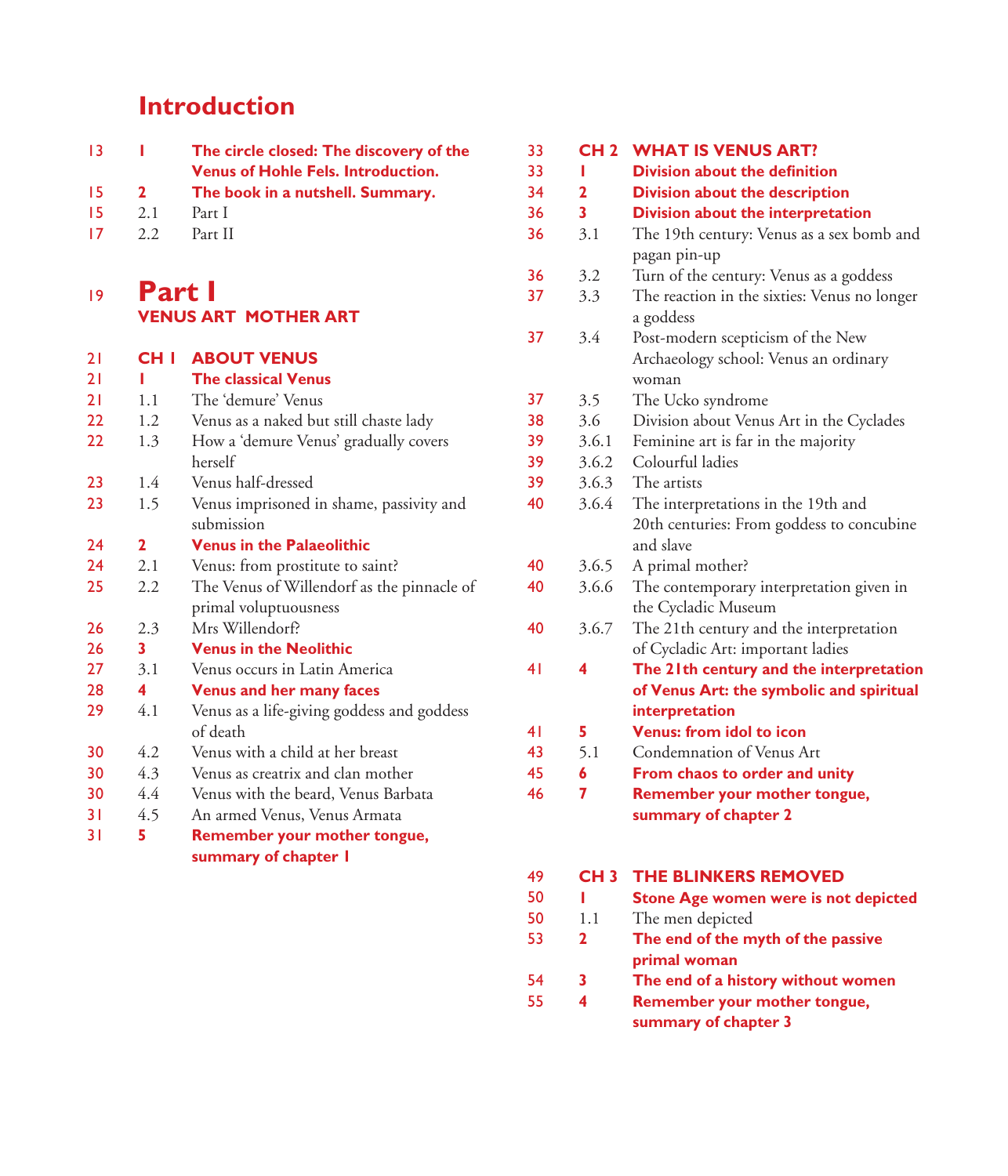| 57 | CH <sub>4</sub>         | <b>VENUS ART IN THE ICE AGE</b>                          |
|----|-------------------------|----------------------------------------------------------|
| 57 | ı                       | <b>Venus comes from Africa</b>                           |
| 57 | 1.1                     | Venus has darker charactaristics                         |
| 58 | 1.2                     | 'Black Venus' or the 'Hottentot Venus'                   |
| 58 | $\mathbf 2$             | <b>Venus Art: Two main groups</b>                        |
| 59 | 3                       | Life in the Ice Age                                      |
| 59 | 3.1                     | The highway to the south from the ice                    |
| 61 | 3.2                     | Those who remained at home                               |
| 61 | 3.3                     | About rock and portable art                              |
| 62 | 3.4                     | In the cave                                              |
| 63 | $\overline{\mathbf{4}}$ | The visual language of Venus                             |
| 63 | 4.1                     | Many more animals than humans                            |
| 63 | 4.2                     | Many more women than men                                 |
| 63 | 4.3                     | The vulva                                                |
| 64 | 4.4                     | Geometric marks                                          |
| 64 | 4.4.1                   | The explanations                                         |
| 65 | 4.5                     | Venus as a calendar                                      |
| 66 | 4.5.1                   | Lunar calendars                                          |
| 68 | 4.6                     | The women's hands rediscovered                           |
| 69 | 4.7                     | The masculine barely depicted                            |
| 69 | 4.8                     | The phallus                                              |
| 69 | 4.9                     | The function of the phallus                              |
| 70 | 5                       | Clan mothers or pin-up girls,                            |
|    |                         | the interpretation                                       |
| 70 | 5.1                     | The 19th century and the interpretations                 |
|    |                         | of Palaeolithic Venus Art                                |
| 70 | 5.2                     | The 20th century and the interpretations                 |
|    |                         | of Palaeolithic Venus Art                                |
| 70 | 5.3                     | The 21th century and the interpretations                 |
|    |                         | of Palaeolithic Venus Art                                |
| 71 | 5.4                     | The contemporary use: the Onggod figures                 |
|    |                         | from Mongolia                                            |
| 72 | 6                       | The prototype: The Venus of Hohle Fels                   |
| 73 | 6.1                     | The Venus look                                           |
| 74 | 7                       | The axis of the feminine iconography                     |
| 74 | 7.1                     | Western Europe: Germany, Austria,                        |
|    |                         | France, Italy                                            |
| 79 | 7.2                     | Central Europe                                           |
| 80 | 7.3                     | Central Russia                                           |
| 83 | 7.4                     | Siberia                                                  |
| 85 | 7.5                     | The characteristics of the feminine system<br>of symbols |
| 85 | 8                       | Venus and the three phases of her life                   |
| 85 | 8.1                     | The young girl                                           |
| 87 | 8.2                     | Venus becomes pregnant                                   |
| 88 | 8.3                     | The mature older lady                                    |
| 88 | 9                       | The poses of the body                                    |
| 88 | 9.1                     | The primal mother and ancestress gives birth             |
|    |                         |                                                          |

| 89  | 9.2             | The ancestress stands                           |
|-----|-----------------|-------------------------------------------------|
| 89  | 9.3             | The 'dea gravida' pose                          |
| 90  | 9.4             | The 'dea nutrix' pose                           |
| 90  | 9.5             | Mother of the (totem) animals and plants        |
| 90  | 9.6             | The 'uplifted arms' pose (invocation)           |
| 90  | 9.7             | The androgynes                                  |
| 90  | $\overline{10}$ | <b>Steatopygia</b>                              |
| 91  | П               | The continued development of Ice Age            |
|     |                 | <b>Venus Art: from naturalistic to abstract</b> |
| 92  | 11.1            | The rock art                                    |
| 93  | 11.2            | The portable art                                |
| 94  | 12              | Venus' fertility and pregnancy clothing         |
| 95  | 12.1            | Braids and fertility                            |
| 96  | 12.2            | Breast bands                                    |
| 96  | 12.3            | Birthing ropes                                  |
| 97  | 12.4            | Belts and short skirts                          |
| 97  |                 | 12.4.1 The fertility belt                       |
| 97  |                 | 12.4.2 The pregnancy belt                       |
| 98  |                 | 12.4.3 The erotic belt                          |
| 98  |                 | 12.4.4 The rope skirt through the ages          |
| 100 | 12.5            | Head and head covers                            |
| 100 |                 | 12.5.1 The bird head                            |
| 0   |                 | 12.5.2 Diadems                                  |
| 101 |                 | 12.5.3 Hairnets                                 |
| 103 | 13              | <b>The qualities of Venus</b>                   |
| 103 | 13.1            | Venus as shamaness                              |
| 104 | 13.2            | Venus as a musician                             |
| 105 | 13.3            | Venus and the ancestor spirits                  |
| 106 | 13.4            | Who is Venus?                                   |
| 107 | 14              | <b>Remember your mother tongue,</b>             |
|     |                 | summary of chapter 4                            |
| 108 | 14.1            | The Venus system of symbols from                |

the Ice Age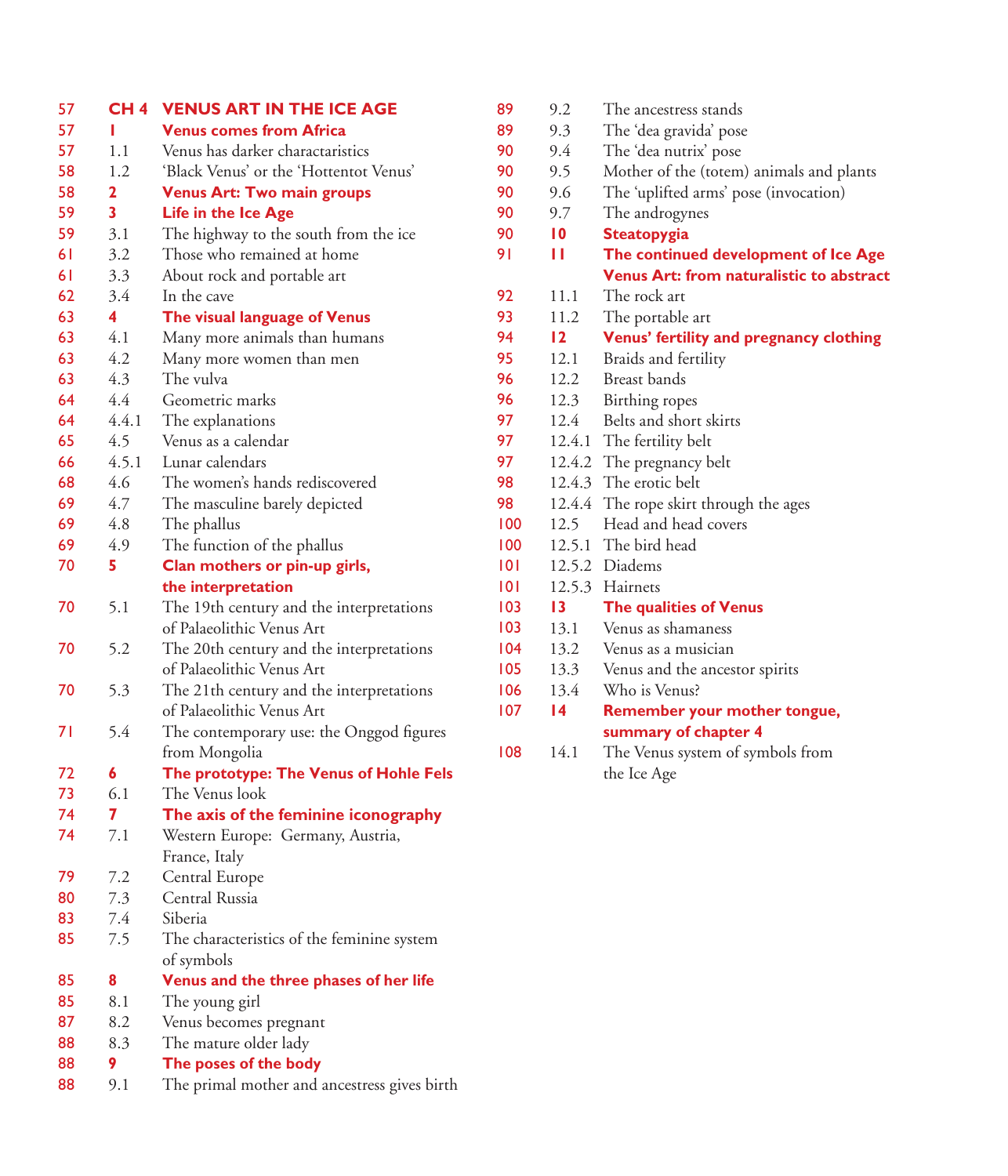| 115         | CH <sub>5</sub> | <b>VENUS ART AFTER THE ICE</b>              |
|-------------|-----------------|---------------------------------------------|
| 115         | Ш               | The ice melts and the earth warms up        |
| <u> 116</u> | 2               | The Mesolithic era: from hunting to         |
|             |                 | farming; from lazing around to grinding     |
|             |                 | away                                        |
| 117         | 3               | Göbekli Tepe: A garden of Eden for          |
|             |                 | hunters and food-gatherers                  |
| l 17        | 3.1             | A hill sanctuary                            |
| 119         | 3.2             | The ancestors are worshipped                |
| 120         | 3.3             | A Sacred Space or a Stone Age Zoo?          |
| 2           | 3.4             | A balanced male-female system of symbols    |
| 122         | 4               | The early Neolithic era: the first agrarian |
|             |                 | cultures                                    |
| 123         | 4.1             | The first farmers are women                 |
| 123         | 4.2             | The first farmers' children's illnesses     |
| 123         | 4.3             | Women farmers and the herdsmen              |
| 124         | 4.4             | Egalitarian societies in balance            |
| 125         | 5               | The great flood around 6500 BC              |
| 126         | 6               | <b>Agriculture before and after the</b>     |
|             |                 | great flood                                 |
| 127         | 7               | The Bronze Age: Steppe tribes in            |
|             |                 | Eurasia: from agriculture and livestock-    |
|             |                 | raising to nomadism                         |
| 128         | 7.1             | The first wave of migrations: 4300-4200 BC  |
| 129         | 7.2             | The second wave: The second wave: 3400-     |
|             |                 | 3200 BC                                     |
| 129         | 7.3             | The third wave: 3000-2800 BC                |
| 129         | 7.4             | The fourth wave: 2400-2200 BC               |
| 130         | 7.5             | Subsequent invasions                        |
| 130         | 8               | The end of Old Europe                       |
| 130         | 8.1             | The transition                              |
| 3           | 8.2             | The differences between farmers and drovers |
| 136         | 9               | <b>Remember your mother tongue</b>          |
| 137         | 9.1             | The system of symbols is expanded           |
|             |                 |                                             |

| 4            |             | <b>CH 6 VENUS ART IN THE NEAR EAST</b>                         |
|--------------|-------------|----------------------------------------------------------------|
| 4            | ı           | <b>Much feminine art</b>                                       |
| 4            | $\mathbf 2$ | The various types of Venus Art                                 |
| 4            | 2.1         | Stones (idols)                                                 |
| 42           | 2.2         | Life-size ancestral mother statues                             |
| 44           | 2.3         | Skulls and masks                                               |
| 145          | 2.4         | Figurines                                                      |
| 146          | 2.5         | Statuettes                                                     |
| 146          | 2.6         | Pendants as mascots and 'taliswomen'<br>(amulets)              |
| 47           | 2.7         | Temple vessels in the form of female<br>body parts             |
| 147          | 2.8         | Moulds and shapes                                              |
| 47           | 2.9         | Idols and figurines in the shape of body parts                 |
| 148          | 2.10        | Reliefs, frescoes and engravings                               |
| 148          | 3           | Two main groups                                                |
| 48           | 4           | <b>Naturalistic Venus Art</b>                                  |
| $ 49\rangle$ | 4.1         | The seated lady                                                |
| 152          | 4.2         | The standing lady                                              |
| 154          | 5.          | <b>Abstract Venus Art</b>                                      |
| 155          | 5.1         |                                                                |
| 155          | 5.2         | The pebble shaped type                                         |
| 156          |             | The lemniscate shaped type                                     |
|              | 5.3         | The violin shaped type                                         |
| 156          | 5.4         | The block and spade shaped type                                |
| 157          | 5.5         | The disk shaped type                                           |
| 157          | 5.6         | The plank- and bottle shaped type                              |
| 158          | 5.7         | The type with flipper or wing-like arms                        |
| 159          | 5.8         | The eye idol, a variation of the block and                     |
|              |             | spade shape                                                    |
| 160          | 6           | The Venus poses in the Near East                               |
| 160          | 6.1         | The primal mother and ancestress gives birth                   |
| 161          | 6.2         | The 'dea genetrix' seated on the earth<br>or standing          |
| 6            | 6.3         | The 'dea gravida' pose                                         |
| 162          | 6.4         | The 'dea nutrix' pose                                          |
| 163          | 6.5         | Mother of animals and plants                                   |
| 163          | 6.6         | The 'uplifted arms' pose (invocation)                          |
| 164          | 6.7         | Androgyny (Dual sexual nature with breasts                     |
|              |             | and phallus)                                                   |
| 164          | 6.8         | Mother with child or Kourothrophos, 'dea                       |
|              |             | lactans' or breastfeeding pose                                 |
| 165          | 6.9         | Blessing                                                       |
| 165          | 6.10        | Grieving                                                       |
| 166          | 6.11        | Praying                                                        |
| 166          | 6.12        | Feminine duality and trinity                                   |
| 167          | 6.13        | The 'dea regeneratrix' or the goddess of death<br>and new life |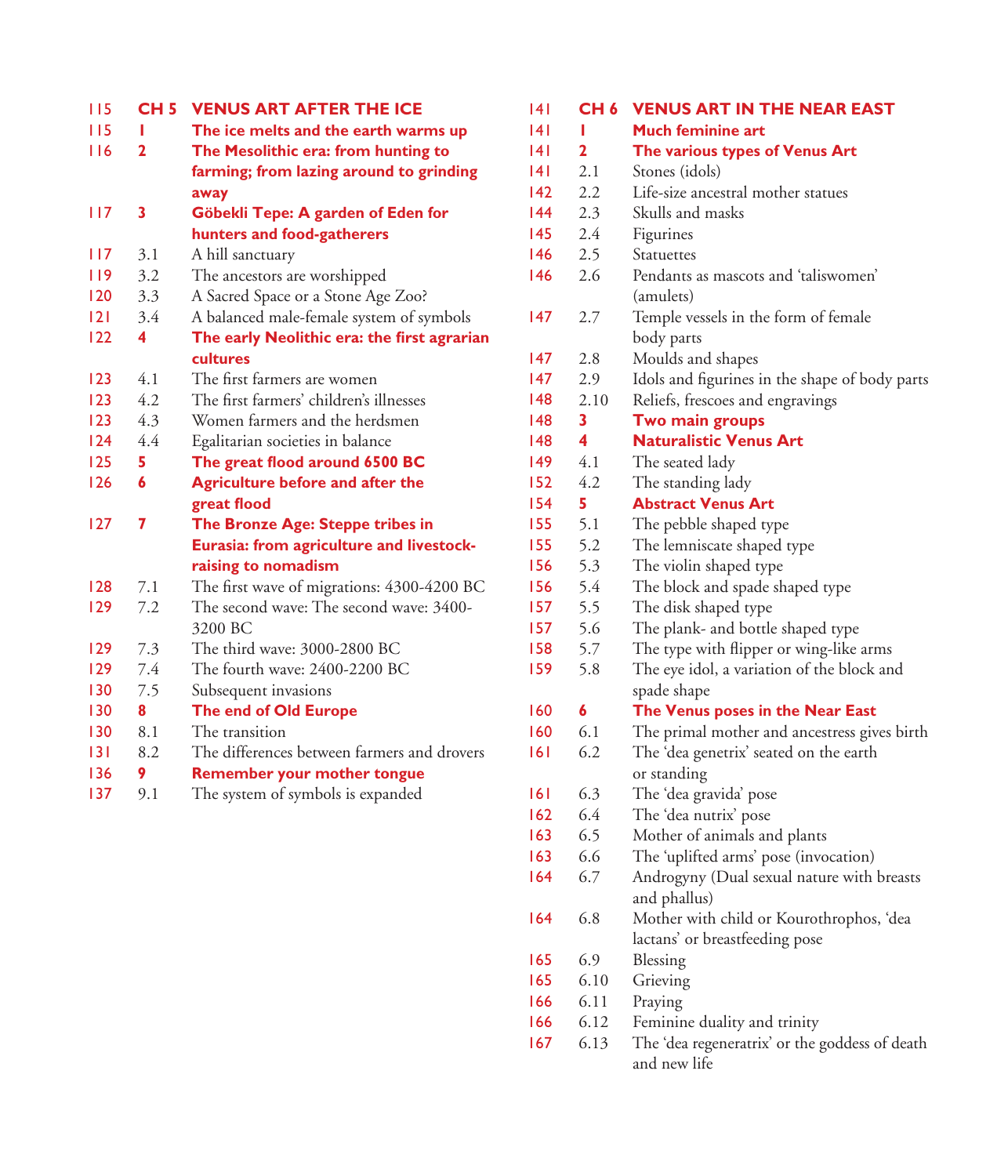| 167 | 7     | The body language of Venus and the          |
|-----|-------|---------------------------------------------|
|     |       | degeneration of the female image            |
|     |       | through the ages                            |
| 167 | 7.1   | Venus poses: measure of woman's status in   |
|     |       | the Neolithic 9400-5000 BC                  |
| 167 | 7.2   | The body language of Venus in the Copper    |
|     |       | Age 5000-3300 BC                            |
| 168 | 7.2.1 | The Mother of the animals                   |
| 168 | 7.2.2 | She slims down                              |
| 168 | 7.3   | The body language of Venus in the Early     |
|     |       | Bronze Age 3300-1000 BC                     |
| 168 | 7.3.1 | Her hair                                    |
| 169 | 7.3.2 | Reclining on the bed                        |
| 169 | 7.3.3 | The lady and her plants                     |
| 170 | 7.3.4 | The tree is sacred                          |
| 170 | 7.4   | The body language of Venus in the Middle    |
|     |       | Bronze Age 2200-1550 BC                     |
| 170 | 7.4.1 | The lady is given a face                    |
| 171 | 7.4.2 | The lady has an open eye                    |
| 7   | 7.4.3 | The lady has a large listening ear          |
| 172 | 7.4.4 | The lady gets a partner                     |
| 172 | 7.5   | The body language of Venus in the Late      |
|     |       | Bronze Age 1550-1000 BC                     |
| 172 | 7.5.1 | The lady mediates and protects              |
| 173 | 7.5.2 | City and land goddesses appear              |
| 173 | 7.6   | The body language of Venus in the Iron Age  |
|     |       | $(1000-586$ BC)                             |
| 174 | 7.6.1 | The lady arms herself                       |
| 174 | 7.6.2 | The goddesses enshroud themselves with star |
|     |       | symbols                                     |
| 176 | 7.7   | The body language of Venus after the Iron   |
|     |       | Age, after 586 BC - the start of our era    |
| 176 | 8     | <b>Remember your mother tongue</b>          |
| 178 | 8.1   | The continuity of the system of symbols     |
|     |       | established                                 |
| 178 | 8.2   | The system of symbols is expanded           |
|     |       |                                             |

| 182        | CH <sub>7</sub> | <b>VENUS ART FROM OLD EUROPE</b>                            |
|------------|-----------------|-------------------------------------------------------------|
| 182        |                 | <b>Old Europe in communication with</b>                     |
|            |                 | the Near East                                               |
| 182        | $\overline{2}$  | Large amounts of feminine art                               |
| 183        | 2.1             | The masculine is present in Venus Art                       |
| 184        | 2.2             | The reversal in the Bronze Age                              |
| 184        | 3               | <b>Cyprus: intermediary between the Near</b>                |
|            |                 | <b>East and Old Europe</b>                                  |
| 184        | 3.1             | From clan mother to goddess, priestess and<br>adorant       |
| 185        | 3.2             | The riddle solved: clan mother, goddess,                    |
|            |                 | priestess or ordinary woman                                 |
| 185        | 3.3             | How do you recognise a clan mother,                         |
|            |                 | goddess, priestess or ordinary woman?                       |
| 186        | 3.4             | The end of the Iron Age: the human-                         |
|            |                 | masculine portrayed (1050-750 BC)                           |
| 186        | 3.5             | The change from head goddess to head god                    |
|            |                 | in the 12th century BC                                      |
| 187        | 3.6             | Fewer feminine and more masculine figurines                 |
|            |                 | from $750$ BC                                               |
| 187        | 3.7             | Enormous production of Venus Art in the                     |
|            |                 | Archaic, Classical and Hellenistic periods                  |
|            |                 | $(750-50)$ BC)                                              |
| 188        | 4               | Two main groups                                             |
| 188        | 4.1             | The material                                                |
| 188        | 4.2             | Which group was there first?                                |
| 188        | 5               | The naturalistic type in the                                |
|            |                 | (E) Neolithicum                                             |
| 189        | 5.1             | The seated full-figured lady with the                       |
|            |                 | fat rear end                                                |
| 193        | 5.2             | The standing full-figured lady with the                     |
|            |                 | fat rear end                                                |
| 193        | 5.3             | The slimmer type with the fat rear end                      |
| 196        | 6               | <b>Figures and figurines of the Cyclades</b>                |
| 197        | 6.1             | The face and body decoration                                |
| 198        | 6.2             | The Plastiras type (3200-2700 BC)                           |
| 198        | 6.3             | The Louros type (2700 BC)                                   |
| 198        | 6.4             | The pre-canonical type (2700 BC)                            |
| 199        | 6.5             | The canonical type (2700-2300 BC)                           |
| <b>201</b> | 6.6             | The Koumasa type (2300-2000 BC)                             |
| 201        | 6.7             | The post-canonical type (2300-2000 BC)                      |
| 20 I       | 6.8             | Pairs                                                       |
| 201        | 6.9             | Her male partner                                            |
| 201        | 6.10            | <b>Trinities</b>                                            |
| 20 I       | 6.11            | The lady enthroned, her musicians and staff<br>(c. 2700 BC) |
| 202        | 6.12            | The hunter-warrior (2300-2000 BC)                           |

 6.13 Who is being depicted? 202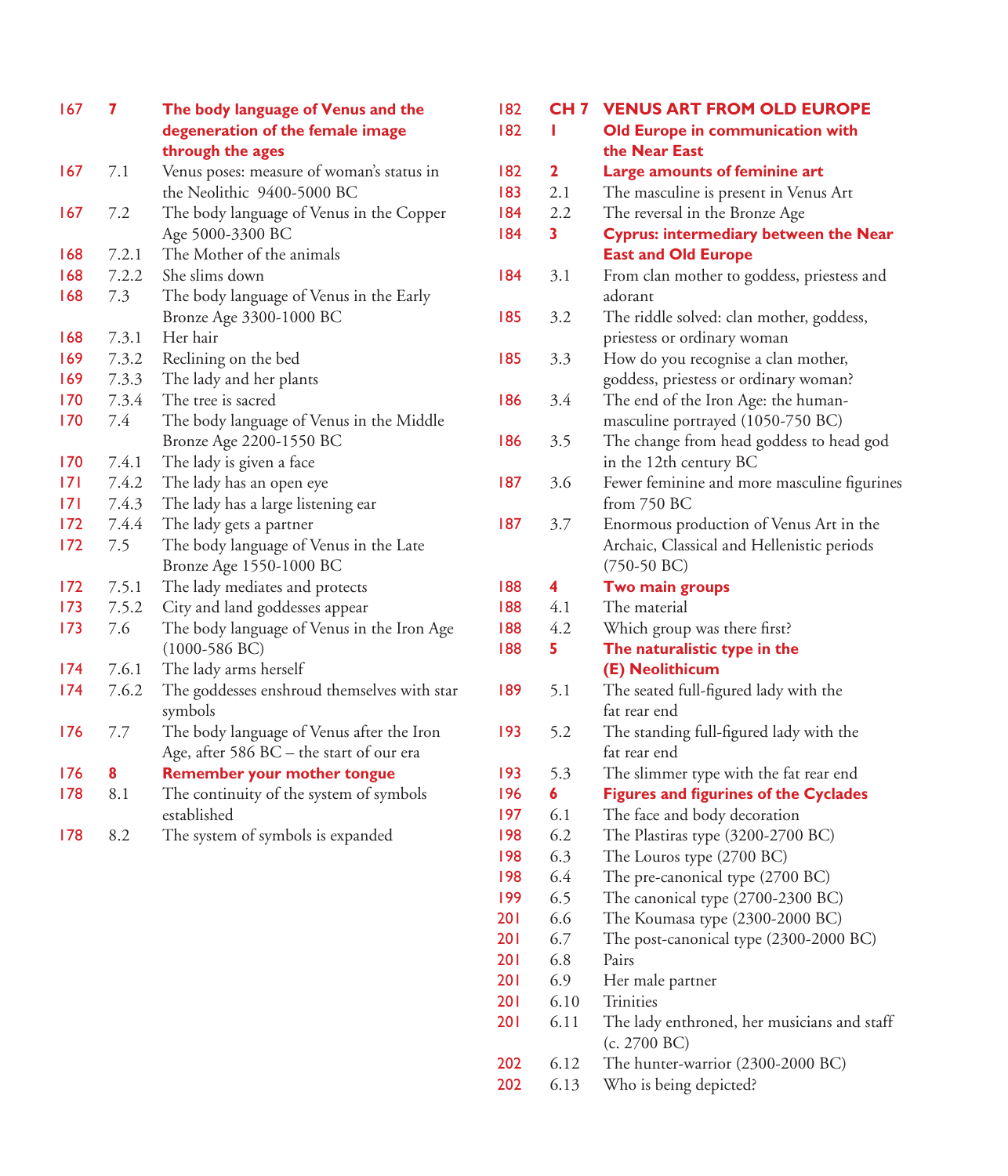| 202 | 7               | <b>Abstract Venus Art</b>                                      |
|-----|-----------------|----------------------------------------------------------------|
| 203 | 7.1             | Diagrammatic figurines on the Cyclades                         |
| 203 | 7.1.1           | The pebble type                                                |
| 203 | 7.1.2           | The violin type                                                |
| 204 | 7.1.3           | The violin like or violin shaped type                          |
| 205 | 7.1.4           | Examples of 'diagrammatic' figurines                           |
| 206 | 7.2             | Bottle-shaped pendants from Malta                              |
| 207 | 7.3             | Pendants from Cyprus in bottle, violin,                        |
|     |                 | comb and cruciform shape                                       |
| 207 | 7.4             | The cruciform type                                             |
| 211 | 7.5             | The bone shaped type                                           |
| 211 | 7.6             | Pillar shaped figurines                                        |
| 211 | 7.7             | Pillar figurines with bird face ('bird' figurines)             |
| 212 | 7.8             | The plank-shaped figures ('plank' figures)                     |
| 213 | 7.8.1           | The plank-shaped figurines ('plank' figurines)                 |
| 215 | 8               | The 'eunuchs' of Malta                                         |
| 217 | 9               | <b>Androgynous art</b>                                         |
| 219 | 9.1             | The hermaphrodite in Hellenistic times                         |
| 219 | $\overline{10}$ | <b>Geometric patterns</b>                                      |
| 220 | ш               | The body poses of Venus in Old Europe                          |
| 220 | 11.1            | The primal mother and ancestress gives birth                   |
| 220 | 11.2            | The 'dea genetrix' seated on the earth                         |
|     |                 | or standing                                                    |
| 220 | 11.3            | The 'dea gravida' pose                                         |
| 221 | 11.4            | The 'dea nutrix' pose                                          |
| 222 | 11.5            | Mother of animals and plants                                   |
| 222 | 11.6            | The 'uplifted arms' pose                                       |
| 225 | 11.7            | Androgyny                                                      |
| 225 | 11.8            | Mother with child or Kourothrophos                             |
| 225 | 11.9            | Blessing                                                       |
| 226 | 11.10           | Lamenting (Grieving) Mourning                                  |
| 226 | 11.11           | Praying                                                        |
| 227 | 11.12           | Feminine duality and trinity                                   |
| 227 | 11.13           | The 'dea regeneratrix' or the goddess of death<br>and new life |
| 228 | 11.13.1         | How to recognize the body language of<br>the dea regeneratrix  |
| 229 | 12              | <b>Remember your mother tongue</b>                             |
| 230 | 12.1            | The system of symbols is expanded                              |
|     |                 |                                                                |

| 235          |                         | <b>CH 8 VENUS ART WORLDWIDE</b>                              |
|--------------|-------------------------|--------------------------------------------------------------|
| 235          |                         | <b>Societies in balance</b>                                  |
| 235          | 2                       | Societies out of balance                                     |
| 235          | $\overline{\mathbf{3}}$ | The hunter-gatheresses                                       |
| 236          | 3.1                     | The Jomon from northern Japan                                |
|              |                         | $(16.500 - 300$ BC)                                          |
| 238          | 3.2                     | Arctic cultures                                              |
| 238          | 3.3                     | Hunter-gatheresses from southern regions                     |
| 239          | 4                       | <b>Early woman farmers</b>                                   |
| 239          | 4.1                     | Asian mountain people                                        |
| 239          | 4.2                     | India                                                        |
| 241          | 4.3                     | Eastern Asia and Oceania                                     |
| $241$ 4.4    |                         | South America                                                |
| $241 \t 4.5$ |                         | Central America                                              |
| 242          | 4.6                     | North America                                                |
| 243          | 5                       | <b>Remember your mother tongue</b>                           |
| 245          |                         | THE SUMMARY AND THE FINALE:                                  |
|              |                         | <b>Venus Art is Art of the Primal Mother</b>                 |
| 245          | 1                       | Remember your mother tongue:                                 |
|              |                         | global similarities                                          |
| 249          | 2                       |                                                              |
|              |                         | From venerating the ancestress to venerating<br>the ancestor |
|              |                         |                                                              |
| 250          | 3                       | Guide in the feminine system of symbols                      |
| 253          | 4                       | How do you analyse a Venus statue?                           |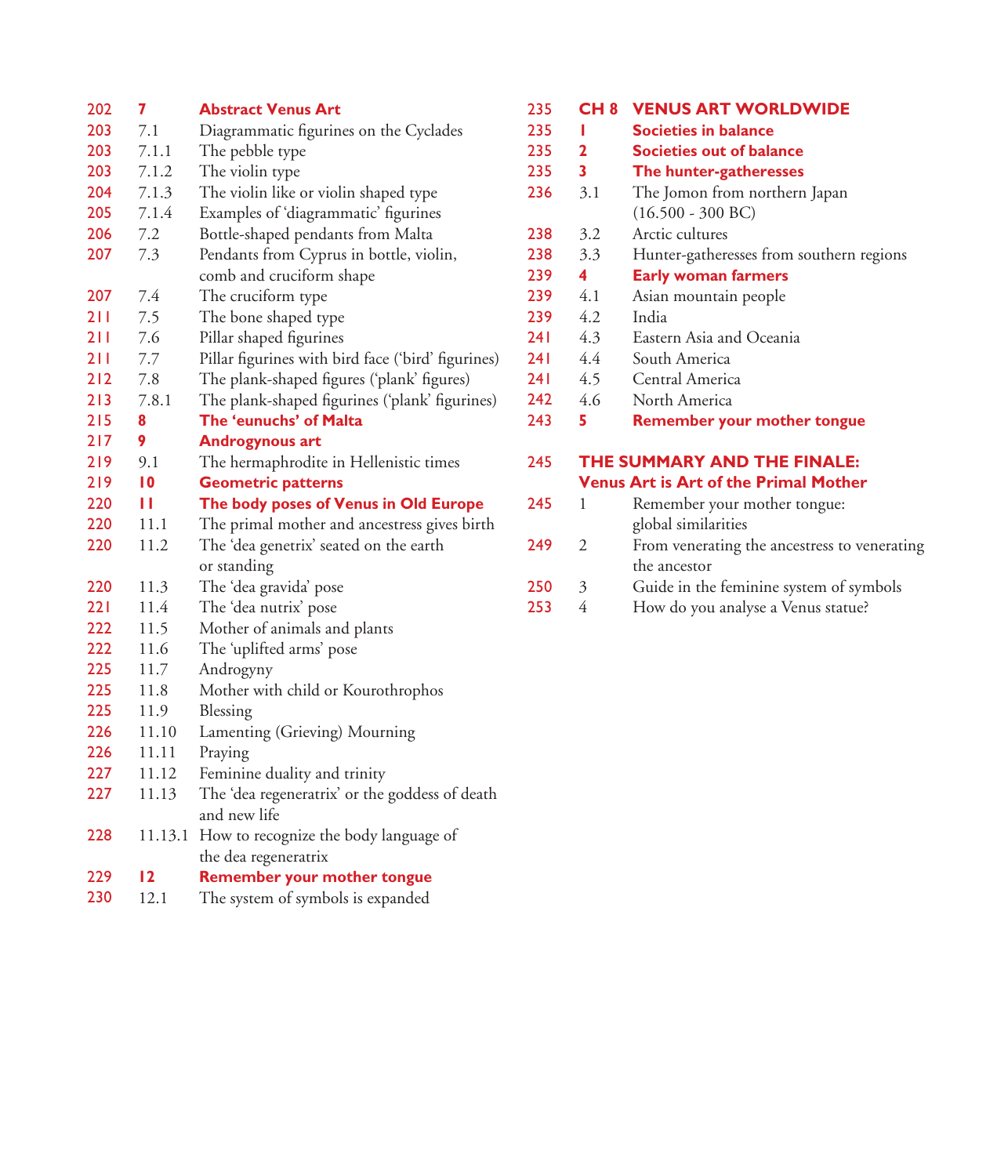| 255          | <b>Part II</b><br><b>Remembering your mother tongue</b> |                                                  |  |
|--------------|---------------------------------------------------------|--------------------------------------------------|--|
| 256          | CH I                                                    | <b>HER FORMS AND NUMBERS</b>                     |  |
| 256          | ш                                                       | The one                                          |  |
| 257          | $\mathbf{2}$                                            | The two                                          |  |
| 260          | 3                                                       | <b>The three</b>                                 |  |
| 260          | 4                                                       | <b>The four</b>                                  |  |
| 261          | 5.                                                      | The feminine side of the one                     |  |
| 263          | 6                                                       | The feminine side of the two:                    |  |
|              |                                                         | the mother-daughter dyad                         |  |
| 273          | 6.1                                                     | The male dyad                                    |  |
| 273          | 7                                                       | The feminine side of the three:                  |  |
|              |                                                         | the grandmother-mother-daughter triad            |  |
| 277          | 7.1                                                     | The mother gives birth to a son:                 |  |
|              |                                                         | the female-male dyad                             |  |
| 277          | 7.2                                                     | The mother-daughter-son triad and the male triad |  |
| 279          | 8                                                       | The feminine side of the four                    |  |
| 280          | 9.                                                      | The feminine side of the seven                   |  |
| 282          | $\overline{10}$                                         | The feminine side of the eight                   |  |
| 283          | п                                                       | The feminine side of the nine                    |  |
| 283          | $\overline{12}$                                         | The feminine side of the thirteen                |  |
|              |                                                         |                                                  |  |
|              |                                                         |                                                  |  |
|              |                                                         |                                                  |  |
| 285          |                                                         | <b>CH 2 HER FAVOURITE PLACES</b>                 |  |
| 285          | ш                                                       | The water                                        |  |
| 285          | 1.1                                                     | The sea                                          |  |
| 288          | 1.2                                                     | The lake                                         |  |
| 29 I         | 1.3                                                     | Rivers and sources                               |  |
| 294          | 1.3.1                                                   | Identifying the Lady in her sacred landscape     |  |
| 295          | 1.4                                                     | The water is drying up                           |  |
| 300          | $\mathbf 2$                                             | The island                                       |  |
| 301          | 3                                                       | <b>The temple</b>                                |  |
| 301          | 4                                                       | The garden                                       |  |
| 305          | 5                                                       | The mountain                                     |  |
| 307          | 5.1                                                     | The pillar                                       |  |
| 308          | 5.2                                                     | The open-air sanctuary in high places            |  |
|              |                                                         | on the mountains                                 |  |
| 311<br>3 I I | 5.3                                                     | The mountain in folk art                         |  |
| 313          | 5.4<br>6                                                | The mountain in folk story<br><b>The tower</b>   |  |
| 313          | 6.1                                                     | The bed on the 7th floor                         |  |
| 317          | 7                                                       | <b>The throne</b>                                |  |
| 323          | 8                                                       | The cave                                         |  |
| 325          | 8.1                                                     | The underground cave temple                      |  |
| 325          | 8.2                                                     |                                                  |  |
| 327          | 9                                                       | The temple/cave above ground<br><b>The stone</b> |  |

| 329   |     | 9.2 The ancestral stone                          |
|-------|-----|--------------------------------------------------|
| 329   | 9.3 | The ancestral mother as dolmen                   |
| 330 L |     | 9.4 The ancestral mother as a stele and a menhir |
| 340   | 10  | The gate, the threshold and the crossing         |

#### **CH 3 HER FAVOURITE ANIMALS**  343

| 344  | н              | <b>The fish</b>                        |
|------|----------------|----------------------------------------|
| 345  | $\mathbf{2}$   | The frog and the toad                  |
| 346  | 3              | The sea-serpent and the sea-dragon     |
| 347  | 4              | The serpent                            |
| 355  | 5              | <b>The bird</b>                        |
| 362  | 5.1            | The bird of prey                       |
|      | $363 \t 5.2$   | The owl                                |
| 365  |                | 5.3 The dove                           |
| 369  | 6              | The wild herd animals                  |
| 37 I | 7              | The big predators                      |
| 37 I | 7.1            | The leopard                            |
|      | <b>374</b> 7.2 | The lion or the lioness                |
|      | <b>380</b> 7.3 | Concerning Lion gates and Lion avenues |
| 381  | 7.4            | The lion(ess) conquered                |
| 383  | 8              | The cow                                |
| 387  | 8.1            | The mother cow with her newborn calf   |
| 389  | 8.2            | The bull                               |
| 394  | 9              | The goat and the sheep                 |
|      |                |                                        |
| 395  | 10             | The horn wearers: from gods to devils  |

#### **CH 4 HER FAVOURITE TREES AND PLANTS** 404

| 404  | ı            | <b>The World Tree</b>                                   |
|------|--------------|---------------------------------------------------------|
| 405  | $\mathbf{z}$ | <b>The Tree of Life</b>                                 |
| 409  | 3            | <b>The Tree of Knowledge</b>                            |
| 409  | 4            | <b>The Tree of Enlightenment</b>                        |
| 409  | 5            | The sacred tree in ancient and                          |
|      |              | modern cultures                                         |
| 409  | 5.1          | Egypt                                                   |
| 411  | 5.2          | Mesopotamia                                             |
| 413  | 5.3          | Malta                                                   |
| 413  | 5.4          | Crete                                                   |
| 416  | 5.5.         | Northwest Europe                                        |
| 417  | 5.6          | The Near East                                           |
| 425  | 6            | <b>From Tree of Life to wooden cross</b>                |
| 427  | 7            | The tree with fragrant odor is her favourite            |
| 43 I | 8            | Her favourite flowers and herbs                         |
| 432  | 9            | <b>Plants that expand the personal</b><br>consciousness |
| 433  | 10           | Her life-bread, the grain                               |
|      |              |                                                         |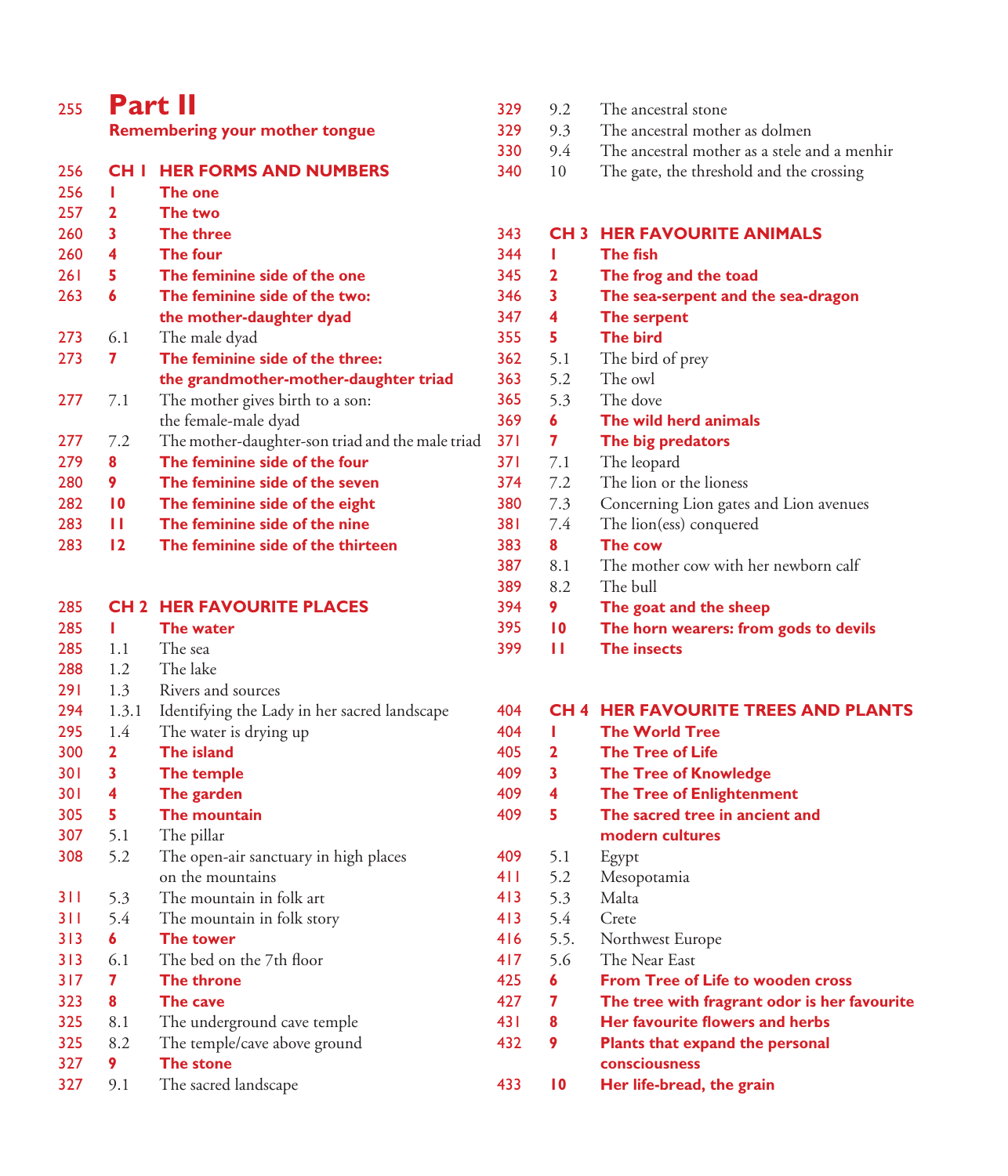| 442        | CH <sub>5</sub> | <b>HER FAVOURITE BODY PARTS</b>         |  |  |
|------------|-----------------|-----------------------------------------|--|--|
| 442        | ш               | <b>The belly</b>                        |  |  |
| 444        | $\mathbf{2}$    | The womb, the uterus                    |  |  |
| 448        | 3               | The unborn child                        |  |  |
| 449        | 4               | The fallopian tubes                     |  |  |
| 449        | 5               | The umbilical cord                      |  |  |
| 450        | 6               | The placenta                            |  |  |
| 450        | 7               | <b>The blood</b>                        |  |  |
| 45 I       | 8               | <b>The mons Veneris (pubic mound)</b>   |  |  |
| 452        | 9               | The vulva                               |  |  |
| 459        | $\overline{10}$ | The hair on the Venus mound             |  |  |
| 459        | п               | The navel                               |  |  |
| 46 I       | $\overline{12}$ | <b>The breast</b>                       |  |  |
| 463        | $\overline{13}$ | The phallus                             |  |  |
| 465        | $\overline{14}$ | <b>The foot</b>                         |  |  |
| 465        | 15              | The hand                                |  |  |
| 467        | $\overline{16}$ | <b>The head</b>                         |  |  |
| 468        | $\mathbf{17}$   | The ear                                 |  |  |
| 469        | 18              | The eye                                 |  |  |
|            |                 |                                         |  |  |
|            |                 |                                         |  |  |
| 472        |                 | <b>CH 6 HER FAVOURITE CLOTHING,</b>     |  |  |
|            |                 | <b>HEADDRESS AND OUTFIT</b>             |  |  |
| 472        | ı               | From walking naked to thin, transparent |  |  |
|            |                 | clothing                                |  |  |
| 474        | $\mathbf{2}$    | The sacred clothing becomes pompous and |  |  |
|            |                 | complicated                             |  |  |
| 477        | 3               | <b>Dresses and skirts</b>               |  |  |
| 479        | 4               | The hip belt                            |  |  |
| 479        | 5               | The apron and the pinafore              |  |  |
| 480        | 6               | The tail                                |  |  |
| 480        | 7               | <b>Straps and ribbons</b>               |  |  |
| 48 I       | 8               | <b>The knot</b>                         |  |  |
| 482        | 9               | <b>The headdress</b>                    |  |  |
| 482        | 9.1             | The horn                                |  |  |
| 483        | 9.2             | The high crown                          |  |  |
| 484        | 9.3             | The crown with the towers               |  |  |
| 485        | 9.4             | The crown with the city wall            |  |  |
| 486        | 9.5             | The tiara                               |  |  |
| 487        | 9.6             | The veil                                |  |  |
| 487        | 10              | Her hairstyle                           |  |  |
| 489        | 10.1            | The wig                                 |  |  |
| 489        | 10.2            | The short hairstyle                     |  |  |
| 491        | 10.3            | Long curly hair                         |  |  |
| 491        | 10.4            | Long hair put up                        |  |  |
| 49 I       | ш               | <b>Her outfit</b>                       |  |  |
| 491<br>493 | 11.1            | The mask                                |  |  |
|            | 11.2            | Precious metals and stones              |  |  |

| 493 | 11.3  | The torch, candle and light     |
|-----|-------|---------------------------------|
| 494 | 11.4  | The mirror                      |
| 494 | 11.5  | The book                        |
| 495 | 11.6  | Weapons                         |
| 495 | 11.7  | Musical instruments             |
|     |       |                                 |
| 497 | 12    | The clothing and other items of |
|     |       | <b>Artemis of Ephesus</b>       |
| 499 | 12.1  | The complexity of her clothing  |
| 501 | 12.2. | From Artemis to Mary            |

#### **CH 7 HER FAVOURITE BODY POSES** 503

| The very pregnant lady or 'dea gravida'  |
|------------------------------------------|
|                                          |
|                                          |
| Venus gives birth squatting or with legs |
|                                          |
|                                          |
|                                          |
| The Lady presenting her feeding breasts  |
|                                          |
| The Mother with child or 'kourotrophos'  |
|                                          |

| nd 543 | <b>CH 8 HER FAVOURITE GAME:</b> |
|--------|---------------------------------|
|        | <b>TURNING AND RETURNING</b>    |

- **Maps** 546
- **Literature** 555
- **List of images used** 564
- **Alphabetical list of images used** 574
- **Index** 584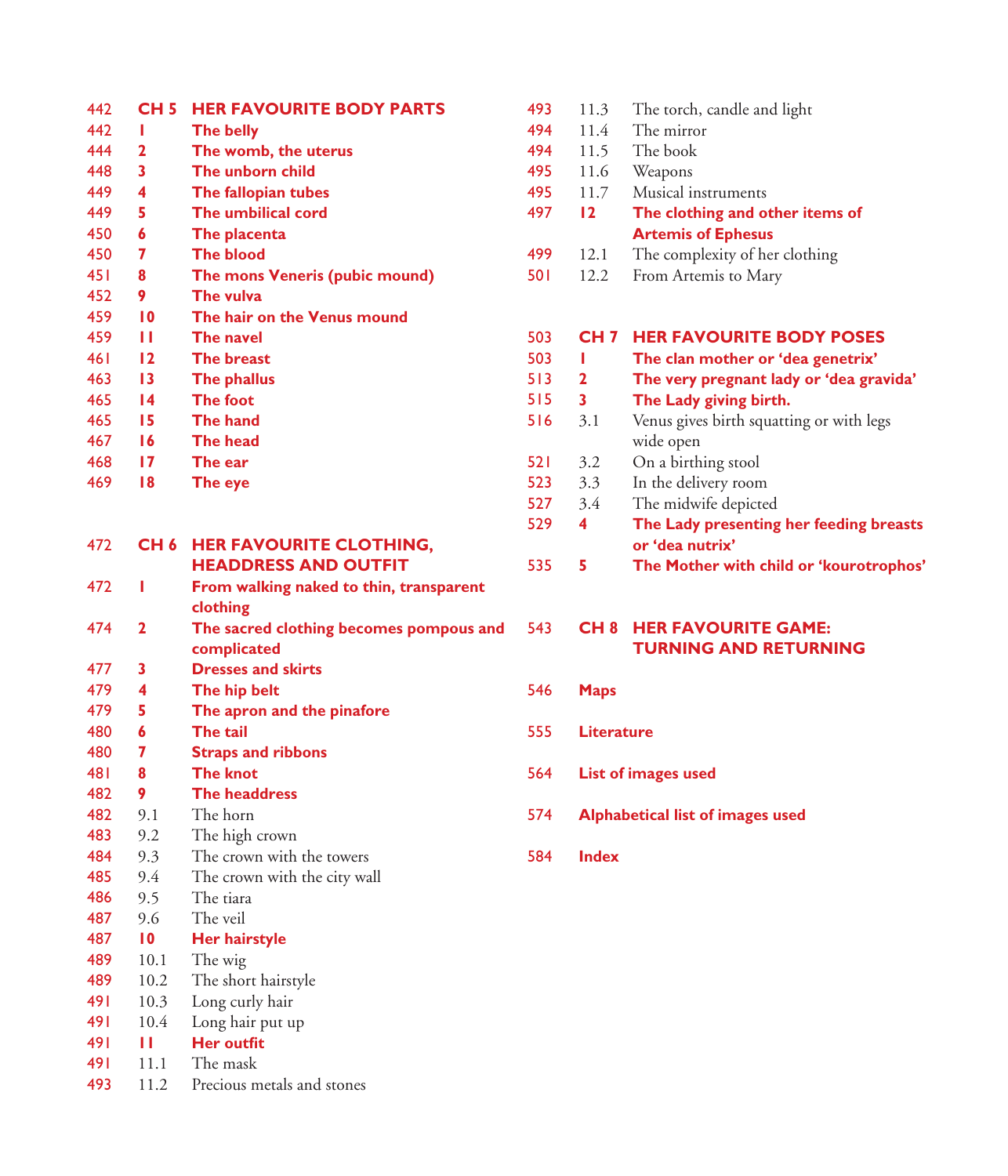### **2 The book in a nutshell**

Part 1 consists of eight chapters, part 2 the same. This is no coincidence. Three and four make seven Seven plus one makes eight. In the eight begins a new octave, a new time, a new mankind. In the lemniscate of the eight, the independent feminine and masculine come together in perfect balance. By bringing the forgotten feminine into the picture, balance and connection is created with the masculine. Unity.

Part 1 deals with the period 40,000 BC until the year 0. We will bridge these huge time spans in two steps: the first giant step runs from 40,000-10,000 BC, and the second from 10,000 BC until 0.

Around 40,000 BC the early modern humans spread throughout Europe and gave us the first proof of artistic ability and appreciation. This is why the book starts at this point in history. The first period from 40,000-10,000 BC covers the time of hunters and gatherers. Around 10,000 BC, the last Ice Age finished and the transition from hunting and gathering to agriculture began. Hence the second period from 10.000 BC to 0 covers early and high agrarian cultures. Part 1 categorises genres and varieties of Venus Art and includes them in a coordinating system of symbols.

Part 2 is set out thematically. We follow characteristic themes from the feminine system of symbols transversely through time and culture from 10.000 BC to the year 0. There is order, method and logic in this visual language. The patriarchalisation of the system of symbols can be followed through the centuries, theme by theme. In addition, it goes from feminine and egalitarian and balance between masculine and feminine to exclusively masculine and misogynistic. Throughout the line it is possible to see reflected in Venus Art a general hardening and militarisation of society, in which the position of women and thus the image of women deteriorates.

Parts 1 and 2 make two things very clear. Firstly, that Venus Art occurs throughout the world. Secondly, that later, a younger system of symbols in which the exclusively masculine is central, is superimposed on top of the system of Venus symbols.

#### **2.1 Part 1**

In chapter 1 you become acquainted with the patriarchal Venus as the goddess of erotic love. You read how she is wrongfully sexualised and how this one-sided image is projected back onto women of great dynamism and power from prehistory. I will show that the primal Venus has more aspects than just eroticism.

In chapter 2 you learn about the misunderstandings and misconceptions around Venus and her art. You read how archaeologists used to fragment and isolate feminine art and thus missed the greater intercultural connections. There are diverse opinions on the function, which in definition and conception have created a Tower of Babel-like confusion in relation to Venus Art. Moreover, there is considerable bias as words like 'idols and 'false gods' are used. I have provided a list of neutral appellations, so that the terminology and the jargon used in this book are clearer.

In chapter 3, on the basis of new archaeological, anthropological and genetic research, the traditional image of prehistory without women is dismissed. The time is ripe for a new, less one-sided approach in which the contribution of woman to evolution is reclaimed.

Chapter 4 goes back to the Palaeolithic and shows how Venus Art spread from Western France to Eastern Siberia over an 'axis of feminine iconography'. Venus has revealed a coordinating system of symbols with ten basic characteristics. She is in seven sacred poses. Three age groups are depicted in Venus Art: the young lady or maiden, the pregnant lady and the older, experienced and wise lady who is part of many cultures: the clan mother, midwife, healer or woman shaman. Items of clothing such as belts, trains, and round caps which Venus women wear throughout the axis of feminine iconography, are depicted. These accentuate their role and social standing.

In chapter 5, we jump to the Mesolithic and Neolithic era during which the first agrarian cultures emerged. It is clarified why women were important in early agricultural societies and stand at the forefront. Venus Art shows clan mothers in a matrilinear system of family relationships. After this, the process of patriarchalisation is covered. Migrations of pastoral people are linked with mini ice ages and climate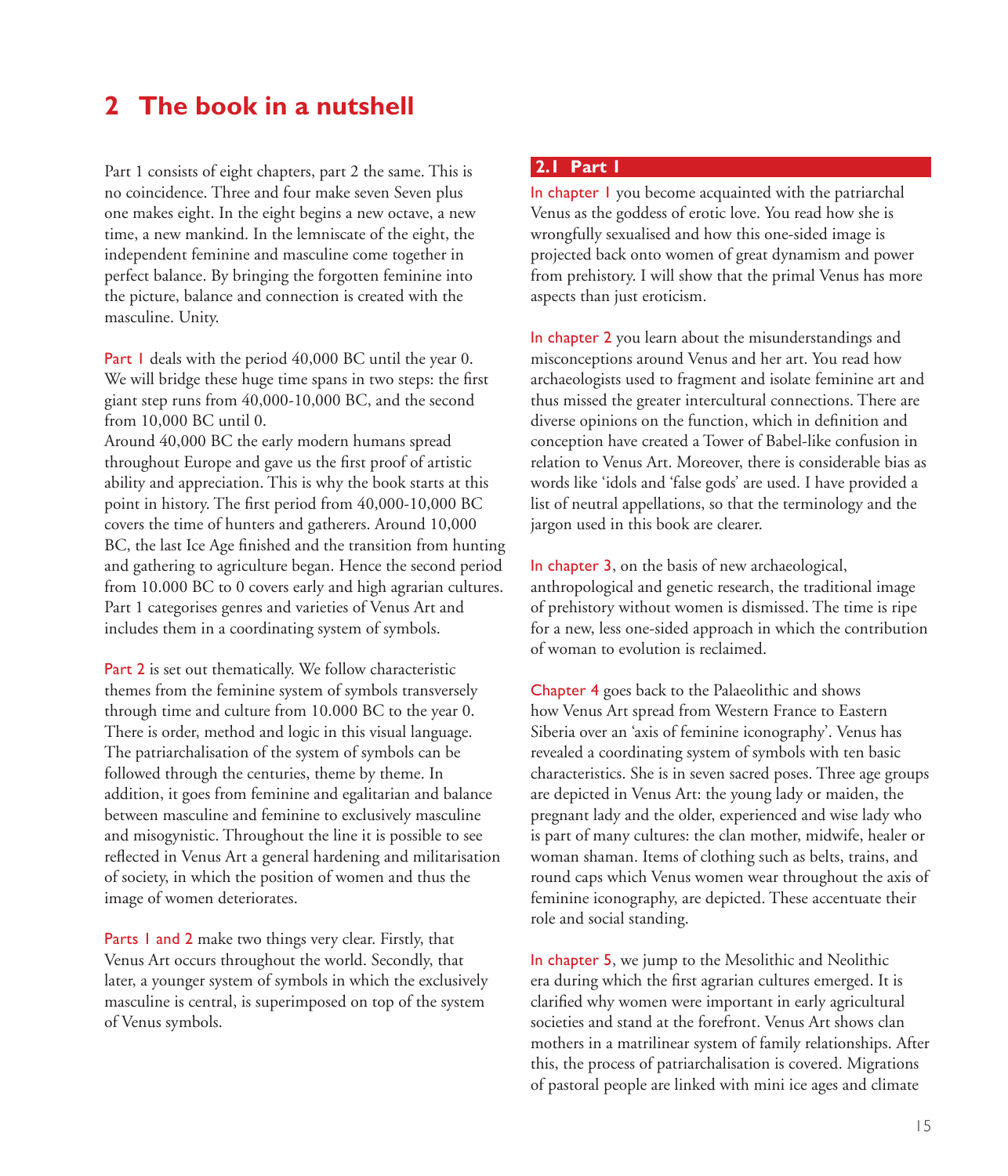deterioration. As a result, the Indo-Europeans migrated to Western Asia and South-Western Europe in several waves. This action created a snowball effect. It sparked war and an unprecedented aggression in humanity and the world changed into a valley of tears.

In chapter 6 the focus is on Neolithic Venus Art in the Near East. There are two main groups: the naturalistic (figurative) and the semi-abstract art. Belonging to the first group are the oldest Venus figurines from early agrarian cultures which are firmly seated on Mother Earth. After this, they start to stand up slowly and become significantly slimmer over the course of time. Recent archaeological research has made clear that these small 'female figurines' have to do with miniatures of a larger devotional image of the clan mother. Later she became deified and developed into a 'mother goddess' and 'village goddess' (India).

The seven body poses from the Palaeolithic appear repeated in this period. In addition, six 'new' sacred body poses occur: the Venus figurines from the Near East are in a total of 13 sacred body poses, each one with a specific message. I then place the changing body poses of Venus figurines within a historic framework. As the centuries progress, it becomes clear how the favourable position of women in early agrarian cultures visibly founders. The sacred image of woman crumbles.

It remains a comfort to conclude that the feminine system of symbols has continued from the Palaeolithic into Venus Art in the Neolithic, Chalcolithic and Bronze- and Iron Age. It is consistent!

In chapter 7 I investigate whether the extensive Venus Art from the large cultural area of Old Europe corresponds with that of the Near East. The system of symbols and iconography seem to continue and correspond with characteristics of symbols found previously. The masculine element comes into play. Venus Art in Cyprus enables us to pinpoint the patriarchalisation of the system of symbols. As well as this, guidelines are provided on the basis of which it is possible to distinguish an ancestral mother from the Palaeolithic and Neolithic from a goddess, priestess or adorant (worshipper) in Bronze Age and classical times.

The focus is on the second group of abstract art which occurs in great numbers and huge variation. In this second group the abstracted sitting and standing ladies are found: only their female forms are schematized and simplified. The colourful body painting is worn away. This group,

which to date has been recorded as sexless and neuter, can now definitively be considered as female, if the masculinity is not expressly depicted with a beard and/or phallus. It is becoming easier to identify the basic outline of the primal ladies, the mothers of life.

In Old Europe, the thirteen body poses seem extremely popular. What is noteworthy is that among the group of male-females or androgynes a duality is depicted: a symbol for dual partnership, connectedness: unity. Furthermore, the pose of the lady who in death regenerates new life is very popular.

In chapter 8 I follow the hunter-gatheresses and early farming women in ancient non-Western cultures. As well as numerous large Megalithic structures, they have also left on Mother Earth a trail of tiny Venus figurines. The smaller one fits into the larger one. Throughout the world, Venus Art is traceable using an unfolding system of symbols. The conclusion is that Venus Art is global and occurs in a connecting intercultural primal layer, which still exists in remaining cultures. Some non-Western people still make 'ancestral mother figurines' or 'little mothers'. Venus Art appears to be art of the primal mothers. The system of symbols from ancient cultures corresponds with that from classical and modern non-Western cultures. The definition of what Venus Art actually is, can now be established. Village goddesses in India appear to be local and earthly manifestations of a collective feminine life force that is called 'Mother'. The female primal energy is visualised in Venus, who is the mother of mothers and stands at the beginning of creation and the evolutionary process. She is the Great Lady who reconnects and unifies all fragments, in her Venus Art also.

#### **Summary**

Now all threads come together. The former conclusions are signposted so the reader does not get lost among the trees of the great forest of Venus Art. In the first paragraph the 10 basic characteristics and 13 body poses from Palaeolithic and Neolithic times are compared to Venus Art in later and modern non-Western cultures. In the second paragraph, the transition from ancestral mother worship to ancestral father worship is mapped. Ancestor art is characterised by enlarged sex organs. The ancestral fathers are also depicted: this seems to be a later development, as ancestral mother worship pre-dates ancestral father worship.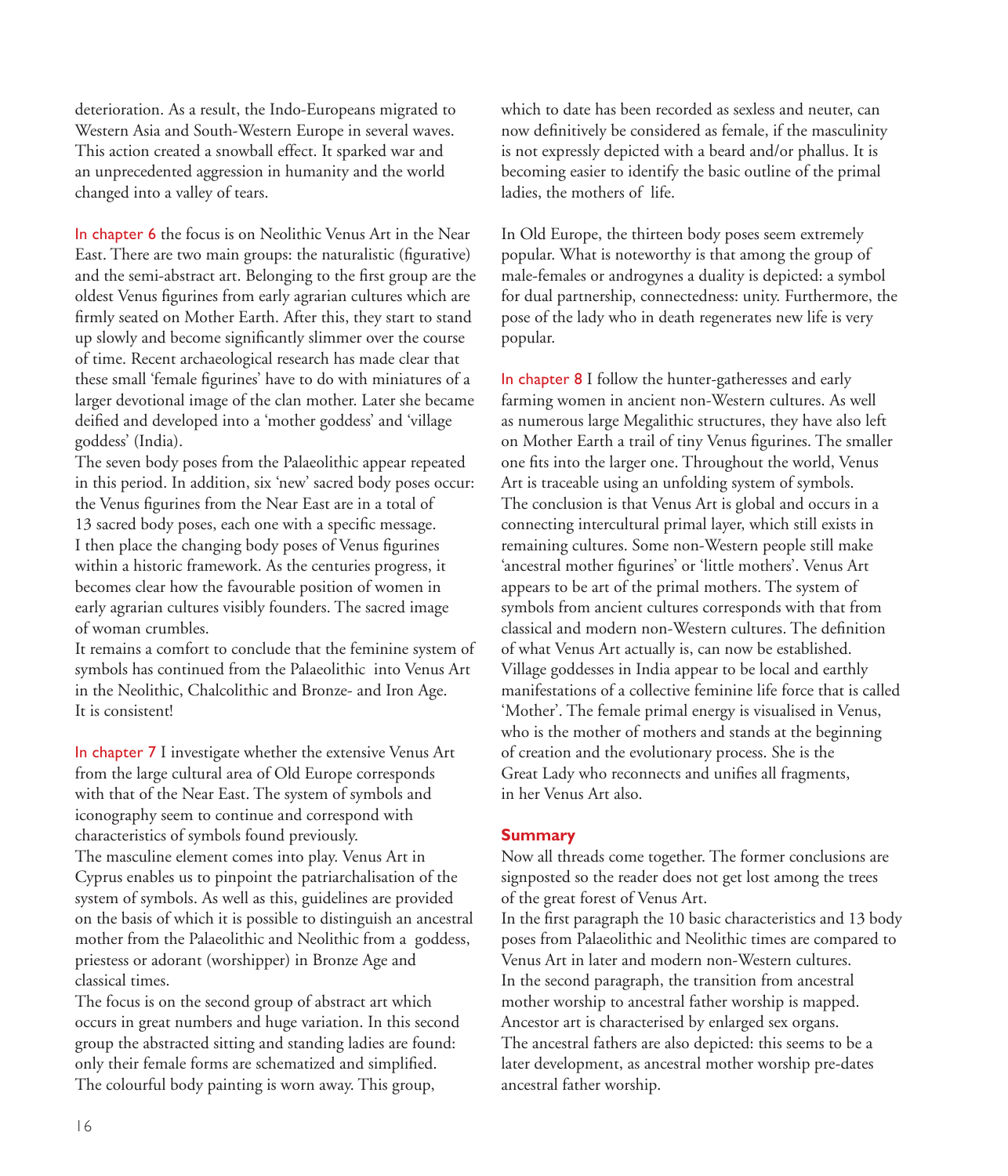In the third paragraph you learn to distinguish a primal mother from a goddess, priestess and adorant of later classical times.

The fourth paragraph. The section finishes with a checklist to support you in your analysis of Venus Art while travelling, in museums, galleries or anywhere else.

The final conclusion is this: The visual Venus language displays a striking consistency and continuity. The feminine system of symbols shows an intercultural and transcultural cohesion in which symbolic characteristics remain repeated over thousands of years and large geographical areas. Preponderant feminine Venus Art has to date been neglected and remained outside of consideration. Venus Art can make a huge contribution to the further dismantling of our history that does not include women.

#### **2.2 Part 2**

Chapter 1 starts with the basic original forms of the round feminine and the elongated masculine. Shapes and numbers were developed from this combined basis. It appears that humanity was first more aware of the female aspect. Images of twin goddesses occur everywhere in agrarian cultures, long before masculine duality was depicted. There is feminine duality and there is feminine trinity, before the masculine was included.

In chapter 2 the primal mother leads us to her favourite places. These are any locations with water: the sea, the lake, the river and the spring. But you can also find her on the green island or in the fragrant garden; on the mountain, the high place or the tower; in the cave, in the stone or on her throne. We find feminine symbols on earthenware and carpets, in folk tales and customs, in folklore.

In chapter 3 her relationship with the animal world is discussed. You find the primal mother in the company of her favourite creatures: fish and reptiles such as the frog, the dragon and the snake; birds including raptors and doves; large predators such as the lioness, the leopard and the panther; domesticated animals such as the cow, the goat, the sheep; the mother cow milking her baby bull calf, that later becomes her bull mate. And finally, the insects.

In chapter 4 it becomes clear that her favourite trees and plants are intricately linked with the central themes of life, death and rebirth. There is special attention for fragrant trees and plants. In cultures well-disposed towards women, an attractive fragrance represents divinity. She also has a soft spot for hallucinogen herbs and she has a particular love for grain.

In chapter 5 her body parts are given centre stage: belly, womb, vulva, Venus (pubic) hair, fallopian tubes, the unborn child, the placenta, umbilical cord, umbilicus, blood, breasts, ear, eye and hand. Nor do her very own body parts escape the masculinisation of the feminine language of symbols.

Chapter 6 depicts what clothing she wears, her hairstyle and headdress, and the attributes she conveys. Initially she walks naked, but later she covers herself in thin, translucent fabrics. As the ages of patriarchy approach, her clothing becomes thicker. I have paid special attention to her fertility belt, with which she has faithfully girded herself for 40,000 years. With the increasing size of her headdress and hairstyle, she seems to wish to disguise the devaluation of her position. This flamboyance is nothing more than ostentation. Inside she knows that she has lost ground to her masculine partner.

In chapter 7 I show her standard poses throughout eras and cultures. The first of these are the nanas or clan mothers who sit or stand in various bodily poses, both in naturalistic and abstract form. Then we see the pregnant ones in the act of giving birth: squatting, lying down or sitting. Then we take a look in the delivery room and examine the new mother and her midwife or midwives. The mother-to-be sometimes clings to birthing ropes that have already been used in the family for many generations, also in the worship of ancestors. Life and death are woven together in the birthing rope. When this difficult task is done, the proud mother shows us her prominent breasts with which she breastfeeds her newborn child. An impressive line of mothers and children is presented. It makes clear how old and universally loved this pose is, long before the christian Madonna carries her child.

Chapter 8 is about the christian Mary, who brings much of the symbolic language of Venus with her to the christian period. As the Lady of all Nations, who in Judaism and Christianity is called Miriam and Mary, she is given other names in Buddhism, Hinduism and Islam. But underneath all this diversity hides the uniformity of that one face of the primal mother once known as Venus.

"Many are her names, but She is One".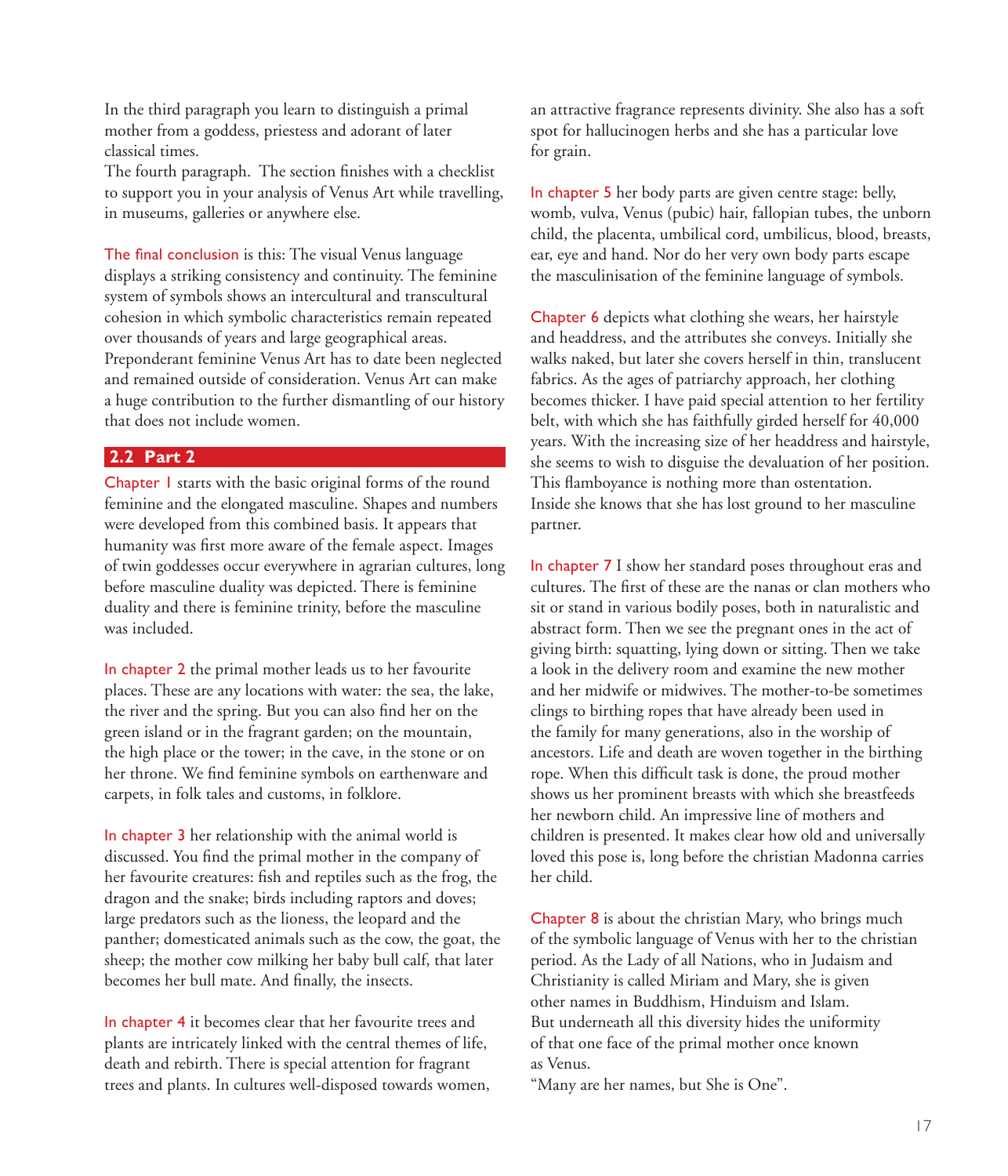General remark about the divine feminine in texts and art of Ancient Israel. In several chapters of part two, the system of symbols of the Great Lady of Israel is examined and is linked with that of Mary. In the Old Testament the Great Lady of Israel was c. 600 BC (and later) written out of the text by scribes carrying out 'corrections'. Using the new method of 'text archaeology', we are able to trace the corrections made by the scribes in the canonical Hebrew edition of Old Testament texts and to discover the femalefriendly layer below these 'corrections'. This enables us to reconstruct the system of symbols of the Great Lady of Israel and to show that it is coherent with the system of symbols of other ancient cultures in the Near East and the global system of symbols. The conclusion must be that the internationally used feminine system of symbols, which showed a balance between the female and male element (mother and son / consort), must have been known and active in pre-monotheistic ancient Israel and is transculturally transferred to Mary, Lady of all Nations.

In parts 1 and 2, numbers between round parentheses ( ) refer to the chapter in question. Numbers between square parentheses [ ] in part 1 and 2 refer to the illustration about which I write. At the end of the chapters in part I, the facts discovered are listed.

Maps. In the back of this book you will find up-to-date maps of the cultures discussed, along with the most important archaeological sites.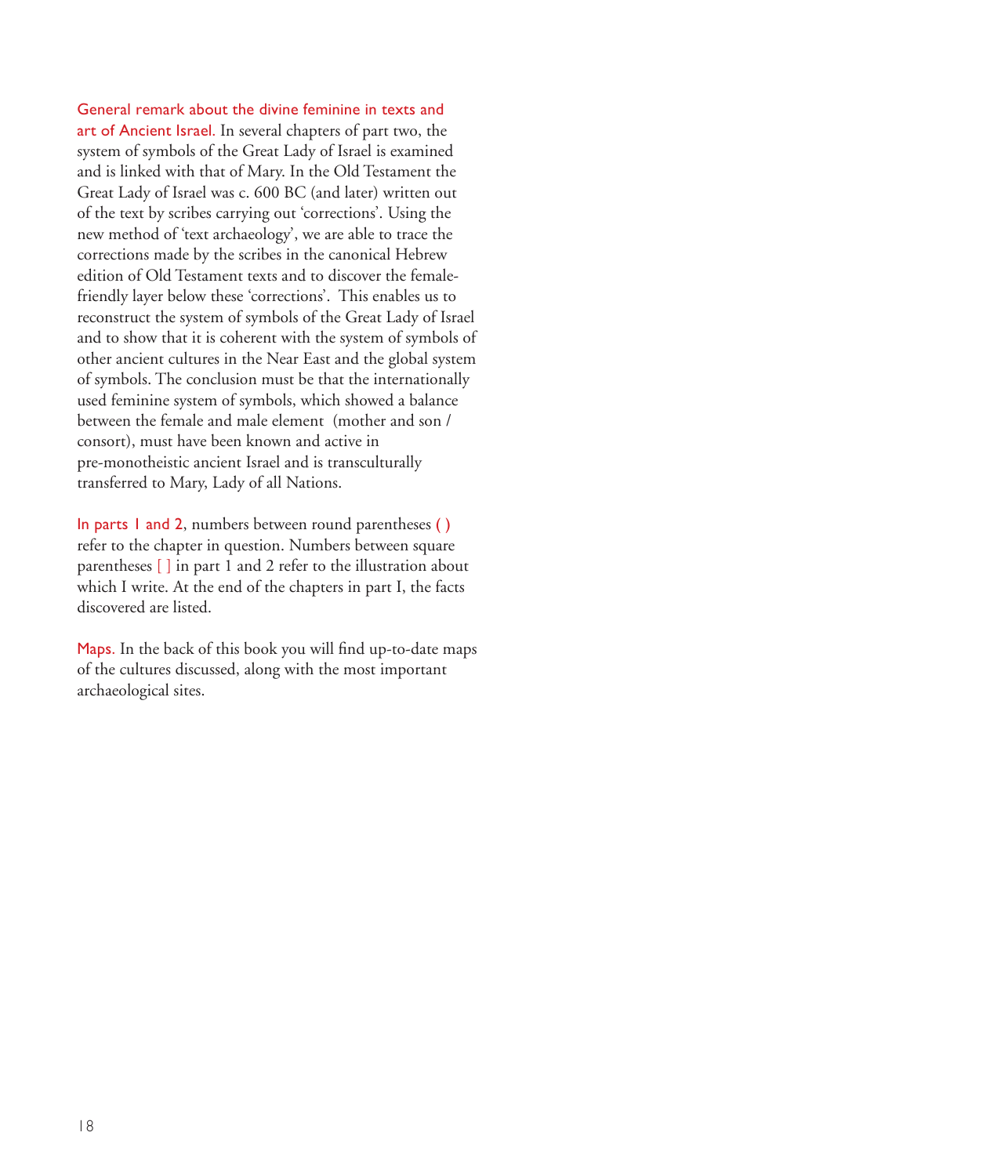## **Part I**

**Venus Art Mother Art**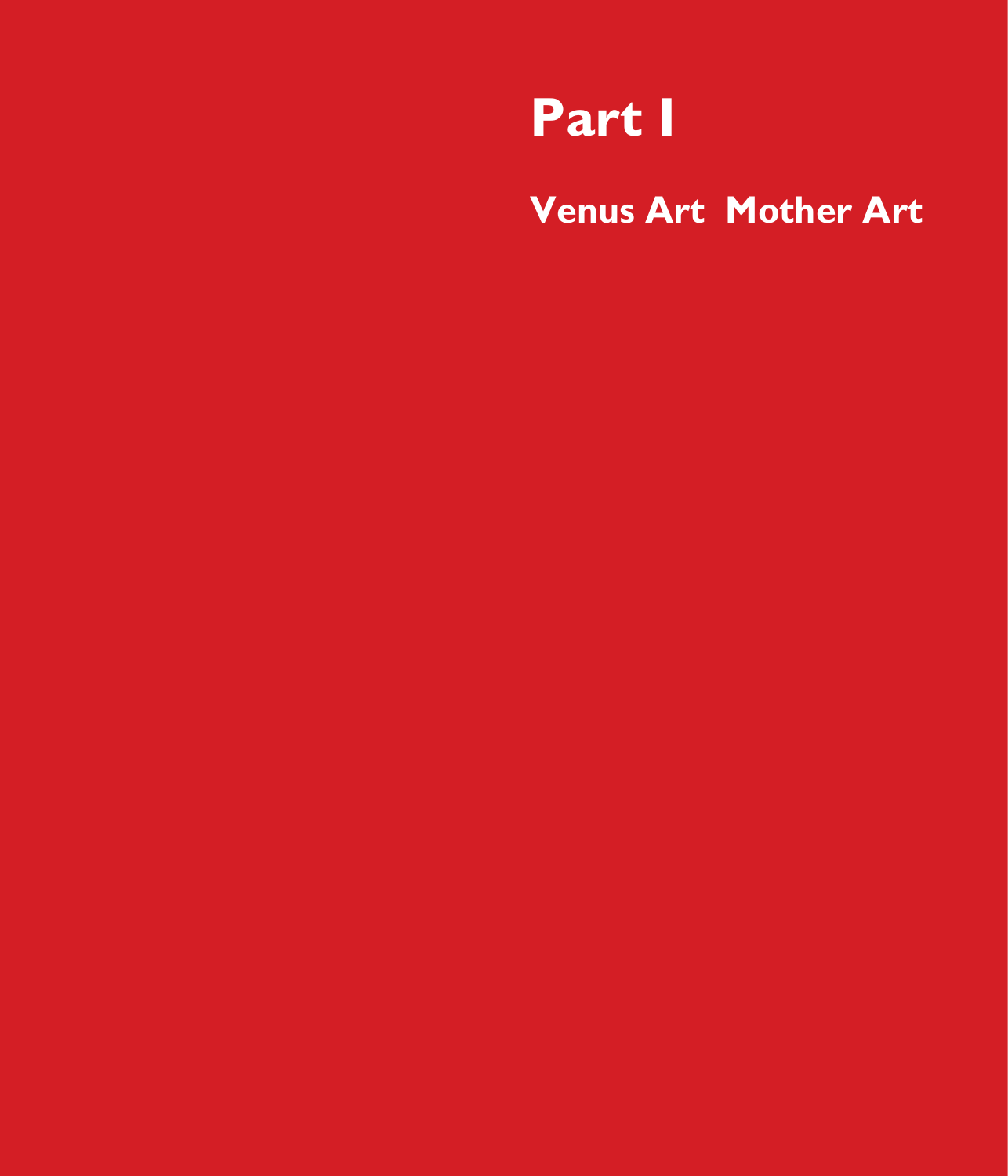this type also occur and this is why it is assumed that they concern Aphrodite in her dual aspect and not Demeter and Persephone, two other goddesses with a dual aspect.<sup>25</sup> Who it is is not really important, however. This is what comes across: it is about their different functions which include more than our western one-sided erotic vision of Venus/Aphrodite. (II.1.6, the female two) [II.1.16-29, double goddess]

#### **4.2 Venus with a child at her breast**

[I.1.28] *Aphrodite breastfeeding, Cyprus.* Venus has more unexpected aspects. This little statue from Kition (Cyprus) which dates from 600-450 BC is of the type 'Aphrodite with child at the breast' or 'Aphrodite Kourothrophos'.26 She is neatly dressed in many pleated gowns, and even wears a veil over her head. This she holds onto firmly with her right arm, while she holds the baby to her breast with her left arm. This aspect is not well known in the west. [II.6.5b, heptastolos showing her breasts] (I.6.6.8; I.7.11.8, mother with child or kourothrophos) [II.7.50-77, mothers with child]

#### **4.3 Venus as creatrix and clan mother**

[I.1.29] *Venus Genetrix, Italy.* This marble statue of 171.3 m high from the 5th to the 4<sup>th</sup> century BC currently in the Louvre in Paris shows Venus as a creatrix. Her naked body is barely visible through the transparent gown. The name of this image is: Venus Genetrix. This indicates her creative and life-giving capacity.

[I.1.30] *Venus Genetrix. Italy.* Here you see Venus on a Roman silver coin from 46-45 BC from Spain.27 On the front, she preens with a diadem, a rosette or a star in the knot of hair and wears earrings. The upper edges of her clothing are held together with a fibula or pin. At the neck a small Cupid obtrudes. She holds the sceptre behind her head; in front of her head is a spiral-shaped staff used by the augurs (interpreters of omens) to explain the flight of birds. Venus is depicted here as a clan mother of the lineage of Julius Caesar from which the first Emperor Augustus originated, as 'Venus Genetrix'. In addition, she is also the legendary tribal mother of the Roman people because she is the mother of Aeneas, the reputed founder of Rome.

#### **4.4 Venus with the beard, Venus Barbata**

[I.1.31] *Venus with the beard or 'Venus Barbata', Cyprus.*  There are even images which are known as 'Venus with the beard'. A terracotta figurine of a bearded Aphrodite has been found in the temple of Aphrodite at Amathus on Cyprus. This is about this so-called Aphrodite with the beard, or 'Venus Barbata'. The lady has a beard and hair in the shape of a wig. She wears a very thin dress over her female body. This is a Hermaphrodite, a female-male human, a Hermes-Aphrodite. In Cyprus, before Aphrodite's aspect of eroticism and love was emphasised, her other aspects were also shown here. The ancient Aphrodite that pre-dates the Greek era is bisexual and androgynous, just like the goddesses Inanna and Ishtar, she carries life within herself and generates the life force from within. These oriental aspects were

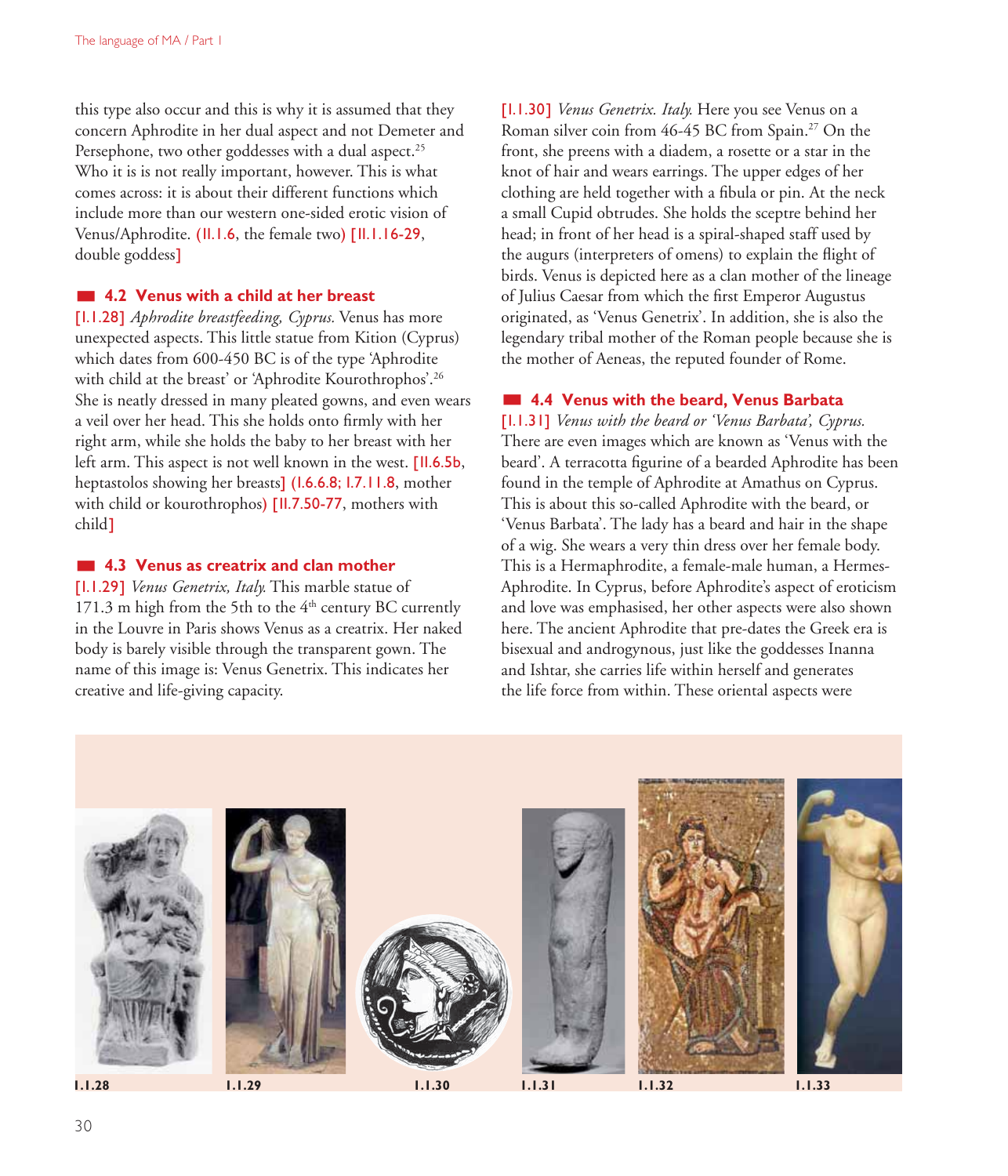later adopted into Greek culture and embodied into the Hermaphrodite.<sup>28</sup> [1.7.103-04, two Hermaphrodites]

#### **4.5 An armed Venus, Venus Armata**

[I.1.32] *Venus armed or 'Venus Armata', Cyprus.* Finally, a last unexpected side of Venus. She is armed with a sword or a spear. The goddess of love can also be the goddess of war. Once again, she seems to have inherited this predilection for armed toughness from her eastern predecessors Inanna and Ishtar. [I.6.79-80; II.6.51-53, armed goddesses] It could be related to the hunt, an occupation of many young women in ancient times. [I.4.54-55, hunting young ladies] It could also have to do with changing times of aggression and war, which heralded the historical period of the patriarchy. Goddesses and amazons now need to protect themselves. They train in peaceful times to be prepared for the worst. This mosaic from a Roman villa of Nea Paphos (Cyprus) shows an armed and half-naked Aphrodite, leaning on a small column or

pillar with a long spear in her left hand. With her right hand, she is holding onto the point of her clothing with which she covers her head and her back.

[I.1.33] *Cyprus,'Venus Armata'.* The naked 'Aphrodite Hoplismene' from Paphos (Cyprus) (right) is believed to have carried a sword. She raises it high to strike her enemy. Crossways is a shoulder belt from which to hang the sword. Thus here her erotic charm is linked with her ancient eastern assertiveness and toughness.

*Finally*. So far, these are some of the many faces of Venus that hide behind this highlighted erotic aspect. In the west Venus is known exclusively as the goddess of love. However, under this cover of love, many strong primal qualities are hidden. Prehistoric Venus stands up for herself before she is expurgated and enchained... and it is still not clear who exactly is hiding behind Venus...

#### **5 Remember your mother tongue, summary of chapter 1**

- 1 The name 'Venus' is given to ancient images of women as a nickname. This later developed into a generic name.
- 2 In the Classical and Hellenistic Venus, the vulva and pubic hair is no longer depicted. She barely has a woman's waist and her figure is chaste and childish. By contrast, male sexuality in men is depicted right down to the finest detail of pubic hair.
- 3 Despite her nudity, the Classical western Venus gives an impression of virginal demureness. She seems ashamed of her nakedness. By contrast, ancient eastern goddesses proud display their nudity and point to their vulvas.
- In the west, the modest, demure Venus covers up more and more. She is half-dressed.
- The first Venuses found in the  $19<sup>th</sup>$  and early  $20<sup>th</sup>$  century were given derogatory nicknames which expressed their supposed erotic nature, and other aspects.
- 7 What is striking is that in the literature, the Venus figures have different names. There is confusion in the description and naming. (more about this in I.2)
- 8 Venus figures not only occur in the Palaeolithic, but also in the Neolithic, and on other continents outside of Europe, such as Latin America and Japan. (see also 1.8 and summary)
- Venus has many faces. This has to do with her eastern past where she rules the entire annual cycle: spring, summer, autumn and winter and spring again. She is the goddess of the upper and the underworld.
- 10 Initially there are double images which depict her heavenly and underworldly character. She governs life, death and new life. She is no goddess of death, because from her underworldly aspect she gives new life.
- 11 Her third face shows us Venus holding her child to her breast.
- 12 Her fourth face is Venus as clan mother.
- 13 Her fifth face is the 'Venus with beard': a feminine/masculine or androgynous Venus.
- 14 Her sixth aspect is the armed Venus. She is forced to defend herself and protects herself by taking up arms.
- 15 In this chapter, three sacred poses occur: Venus stands with her hands over her belly, her hands on her breasts and she carries her child. It is no coincidence that these body poses occur very frequently in Venus Art.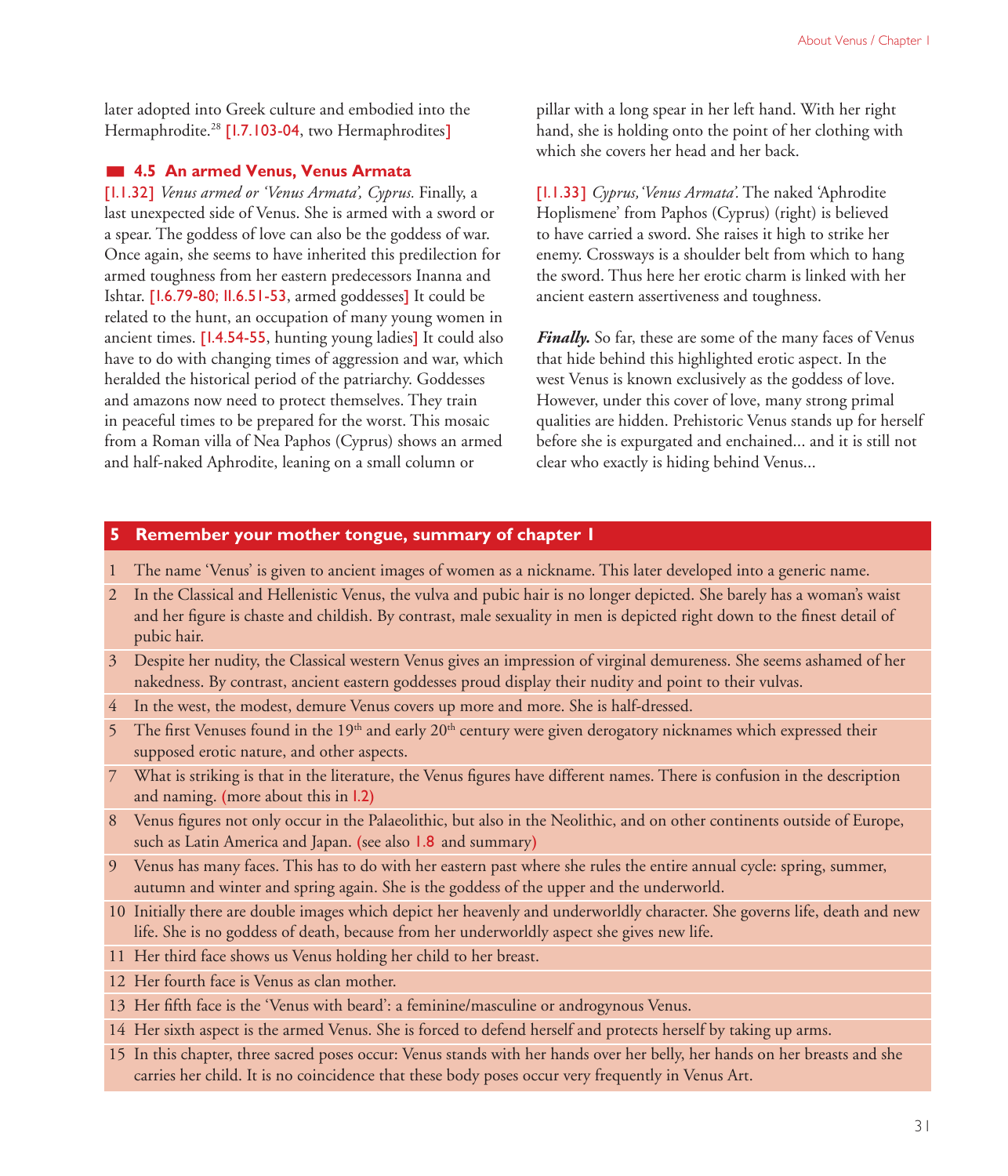## **Part II**

**Remembering your mother tongue**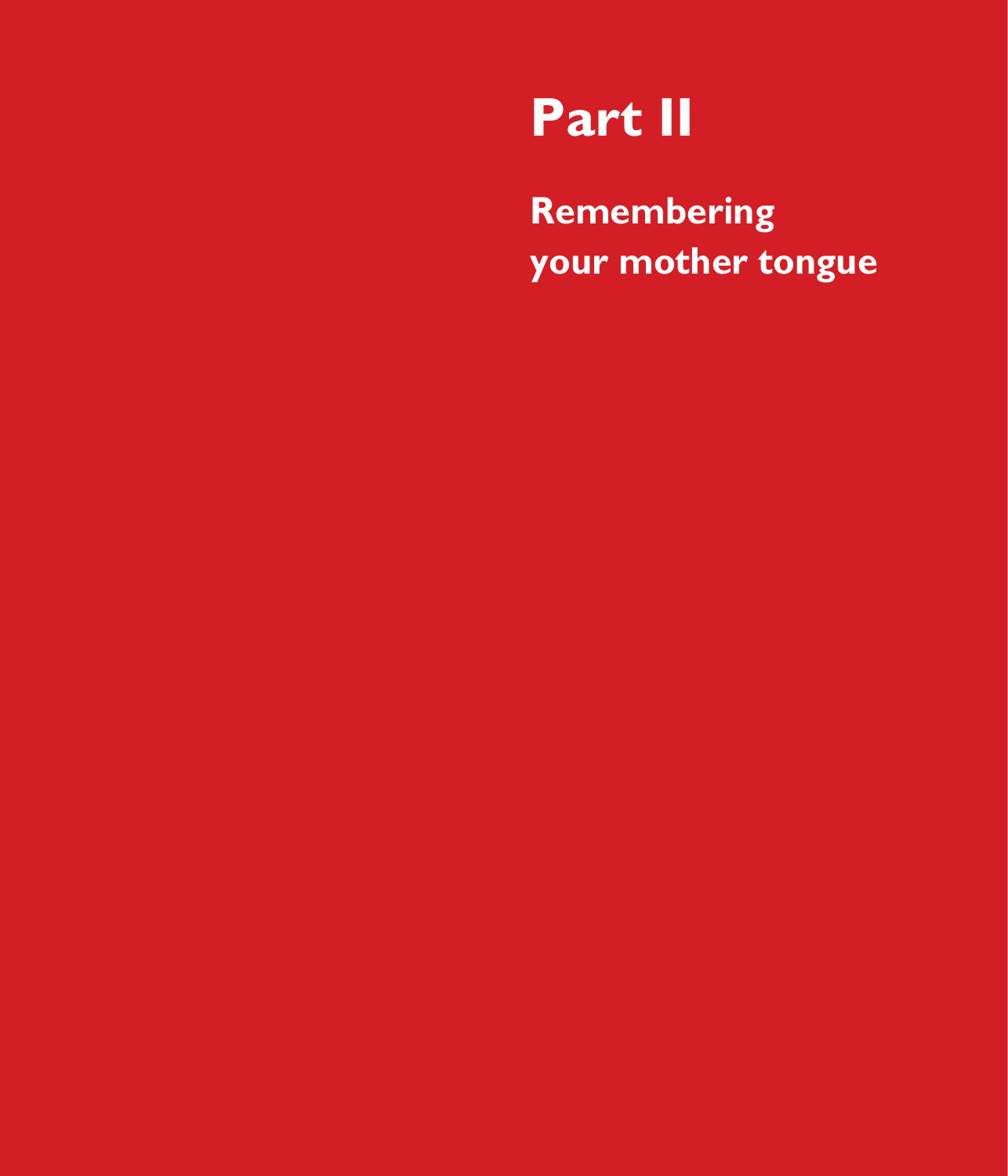





**1.34a**

**1.34b**





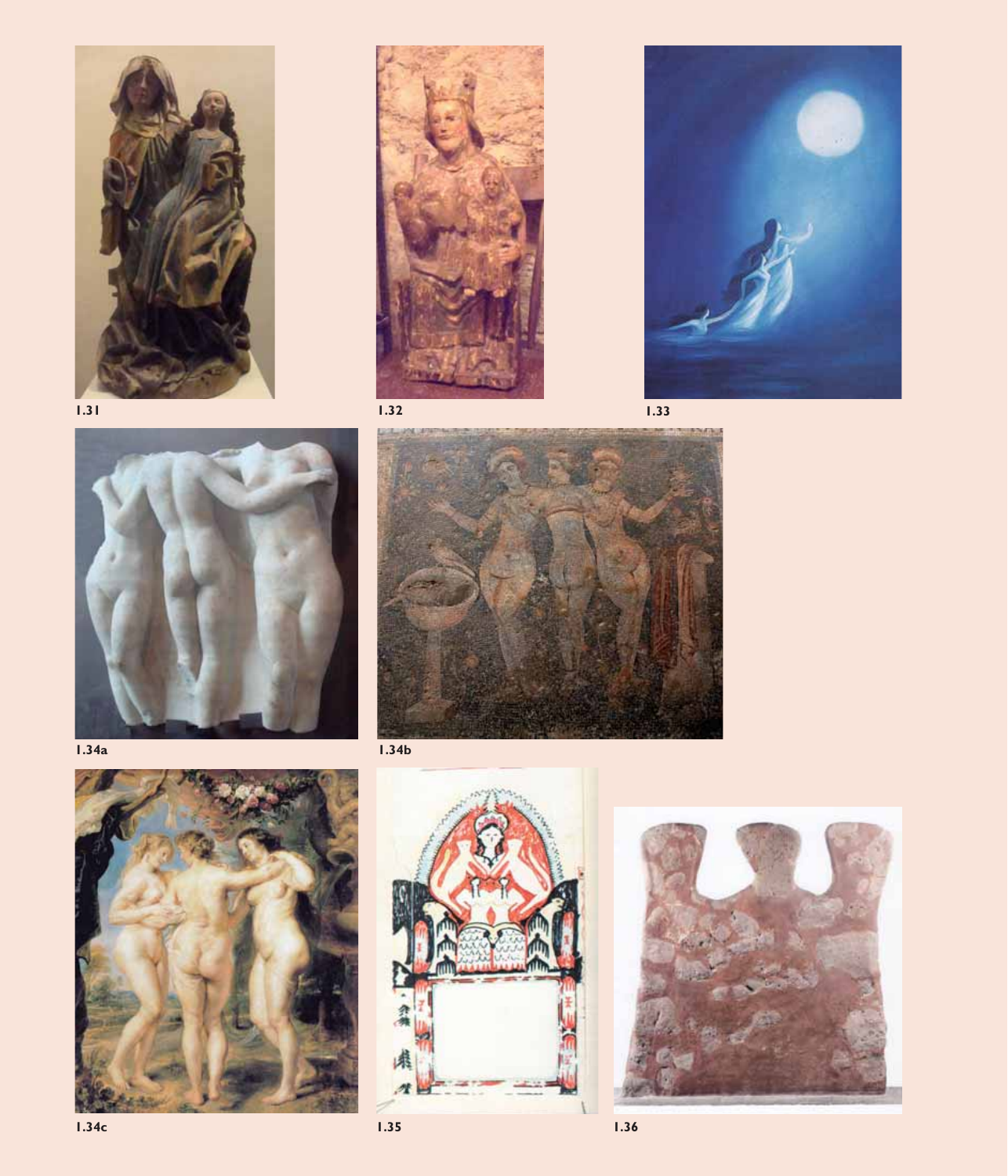[1.31] *Switzerland, St. Anne and Mary, c. 1500.* Here, from the Christian tradition is St. Anne and her strapping daughter Mary. The statue is currently located in the Louvre and originated in the workshop of Jos Guntersommer of Basel, between 1489 and 1517. Originally there was a small Jesus to the left of both their feet, but he has disappeared. In this way, the statue is similar to that of Demeter and Kore and 'the divine child', a son, at [II.1.30a]. Or other Anna selbstdrittstatues. [II.1.45; II.2.18d; II.4.43, St. Anne, Mary and Jesus]

#### **6.1 The male dyad**

[1.32] *Germany, Bamberg, God the father in kourothrophos pose and the Son, mediaeval.* God the father and the son are seldom depicted in Christian art. Here a statue from an art gallery in Bamberg where we saw the exhibition 'God female' in 2010. This is a picture of a rare wooden statue with an enthroned God the father with the son on his lap and holding the apple in his right hand.

*The evolution of the system of symbols from female to male.*  God the father as kourothrophos; the male in a very ancient body pose of the divine female. The sacred female motherchild type is much older than the father-child type. In this book we manage to show the evolution of the sacred female image into the male one. The previous series has given the proofs.

#### **7 The feminine side of the three: the grandmother-mother-daughter triad**

The feminine two-in-one image represents the life-giving and death aspects. In addition to these, the feminine threein-one depicts the third aspect of regeneration and rebirth. The basis of the three-in-one aspect lies in the phases of the moon. From ancient times the three phases of the moon has run through the history of the motherland in a continuous thread. These phases are shown in female figures.

[1.33] *India, Auroville, three women ascending to the moon,*   $20<sup>th</sup>$  *century*. This modern painting shows three women ascending to the moon from the primal waters.<sup>60</sup> The picture is from the Centre of the Mother in Auroville, in India, where her temple, the Matrimandir or Temple of the Mother, is also located.<sup>61</sup> The three women symbolise the course of the moon, from the new or waxing moon, through the full moon to the waning moon and black or new moon. Not only do they wish to express the process in nature with this, but also the course of humans from birth via death to rebirth. The goddess of death is also the wise goddess. She

knows that trials and suffering will lead to transformation and inner regeneration. This is why the (moon) goddess always has three aspects.

Hence the female trinity returns in the images of the three roots of the primal Tree of Life, for example, but also in the three Graces and the three Muses, who later develop into the nine Muses. Let us first focus on 'The Three Graces'.

[1.34a] *Greece, The Three Graces, 1-2nd century AD.* Here is the first of three examples of the 'Three Graces', a type that has remained a favourite theme throughout the history of art. The first is a classical design from the Louvre from the 1st or 2nd century AD. Compared to the older Neolithic statues of women, these women's bodies are tender, young, without a clear waist or rounded feminine hips, Venus hair (pubic hair) and do not have a clear slit.

#### [1.34b] *Anatolia, The Three Graces, 2nd century AD.*  Second, in the same pose, three women from a mosaic from the ancient city of Zeugma in Turkey, dating from the 2nd century AD, and currently located in the Gaziantepe Museum in Turkey.

*The three Graces* are the three daughters of Zeus and Eurynome. (II.2.1, Eurynome dances across the primal waters) They are called Aglaia, Thalia and Euphrosyne. They are associated with Aphrodite, the Arts and the Muses. In Rome they are called the Gratiae. [II.2.1, Aphrodite and one of the (clothed) Gratiae or Charites]

[1.34c] *Belgium, The Three Graces, 1635*. Flemish artist Peter Paul Rubens painted the 'Three Graces' in 1635, in an idyllic setting among blooming flowers in an imposing painting measuring 221 by 181 cm. The painting is in the Museo del Prado in Madrid.<sup>62</sup>

[1.35] *Turkey, The female Three in One, Çatal Höyük, c. 6000 BC.* On one of the many, many wall paintings in the Neolithic sanctuary in Çatal Höyük, a lady stands in a dancing pose, in the company of two smaller ladies.<sup>63</sup> [1.6.19-21, Çatal Höyük] They are flanked by leopards, which have their tails raised in a playful manner. [II.3.23, 33; II.5.8, leopards]

[1.36] *Romania, the three-fold cult figure, a triad, 4500-4100 BC.* In Trusesti, Romania, a triad or three-fold cult figure from Old Europe was found.<sup>64</sup> It is a large terracotta plate with three abstract heads 74 cm high by 70 cm wide, from the Cucuteni culture, stage A, 4500-4100 BC. All this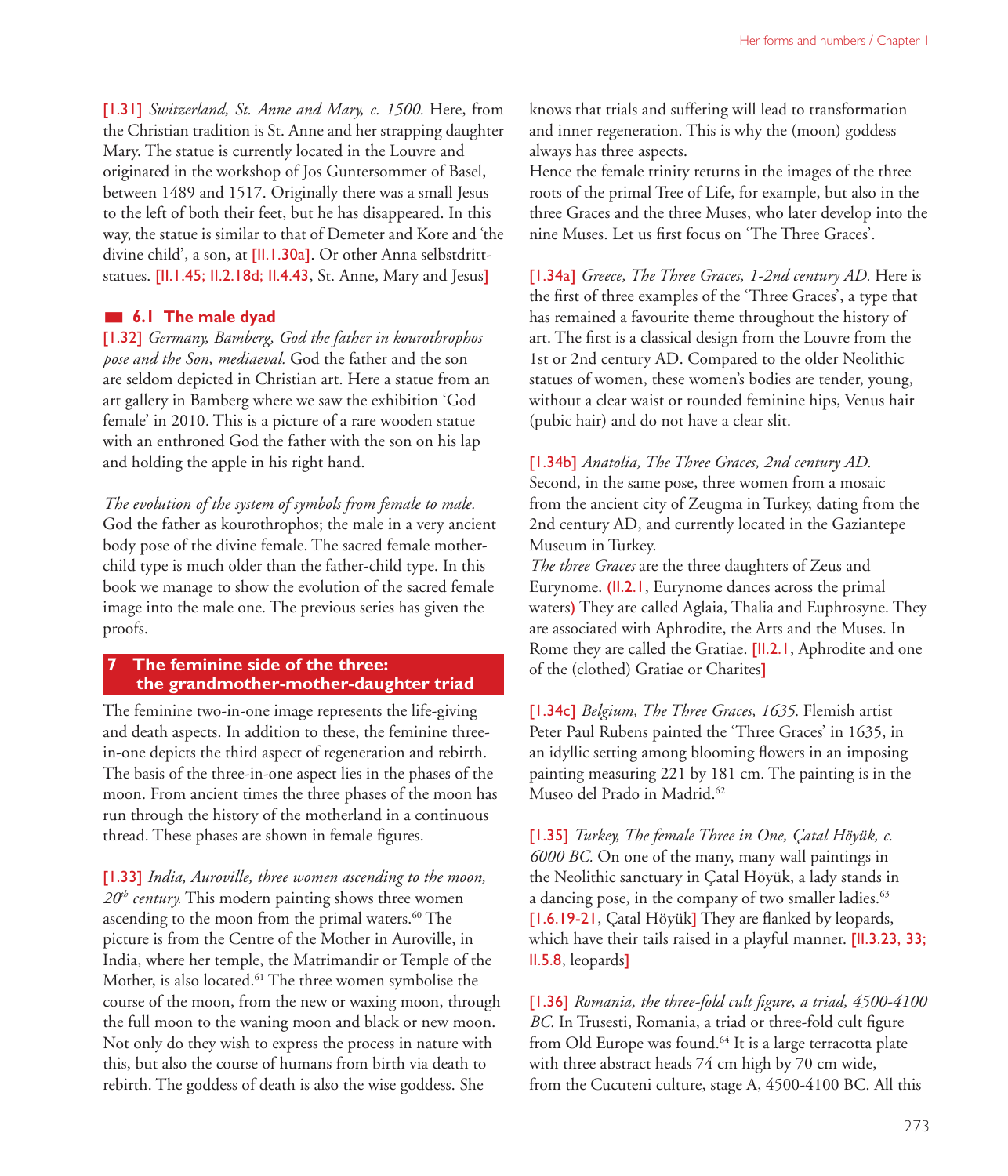

**5.31b**





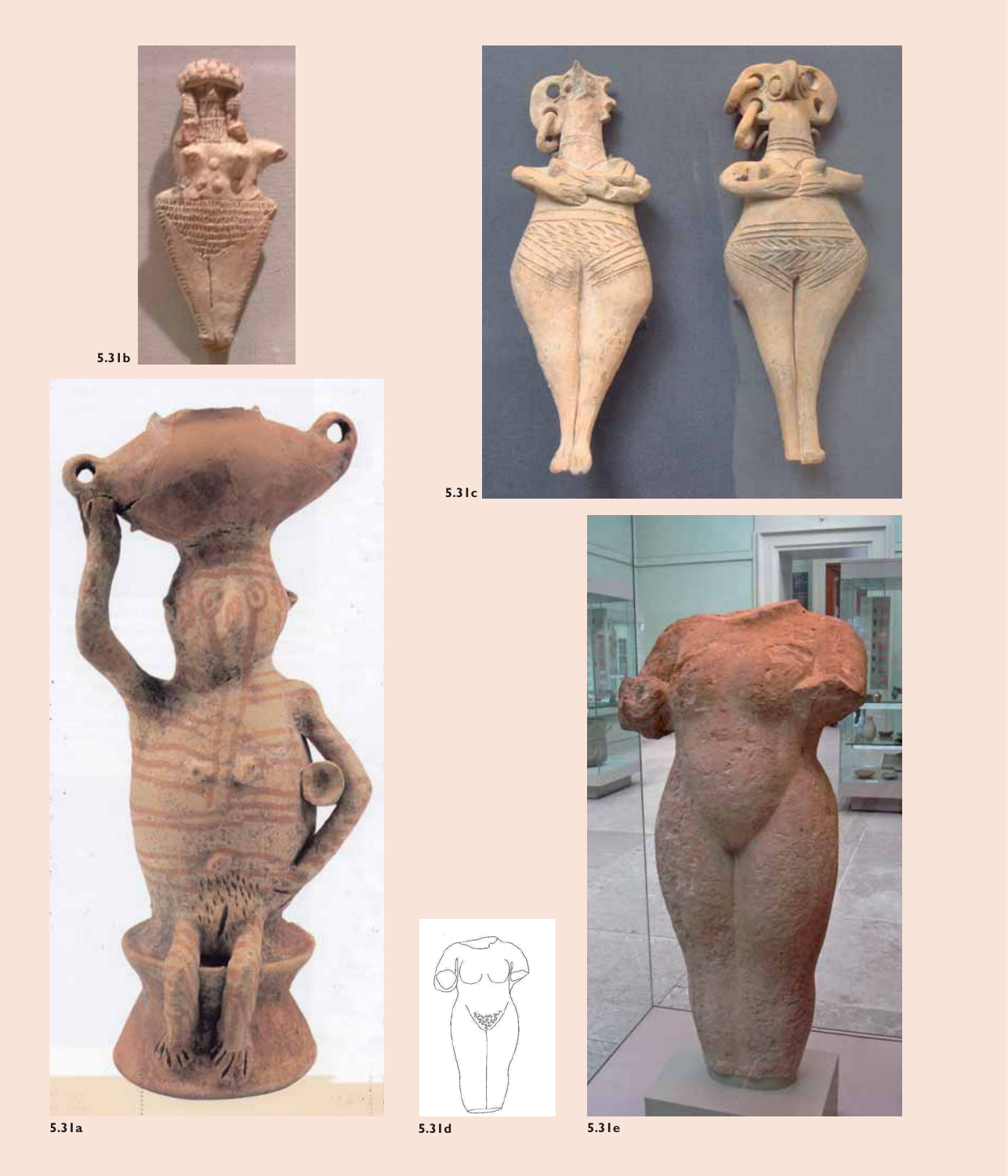The mountain symbolises her body, belly with vulva. The carpet is in the 'Turk ve Islam' museum in Istanbul. The abstract goddess on top of the mountain is depicted in long rows on other carpets and art. [II.2.44, lady on mountain]

*Modern significance of the symbol.* A triangle can represent the tent, the house (and the mountain) in modern Turkish kelims, and it is a symbol of family happiness. Turkish women weave the triangle into their carpets.<sup>56</sup> They say the motif brings good fortune. Turkish brides fold their headscarf into the shape of a triangle for three years, thus expressing their hope of future happiness and fertility.

#### **10 The hair on the 'Venus' mound**

On many Venus figurines, the hair on the 'Venus' mound, traditionally called 'pubic' mound, is clearly accentuated. Sometimes this is in the form of dots, possibly also symbolising the seed. It is also done as little hairs, clearly incised into the fired clay. There is a splendid example from Gilat in Israel from 4000 BC.<sup>57</sup>

[5.31a] *Israel, Gilat, lady with butter bowl on her head, with slit and hair on 'Venus' mound, 4000 BC.* Here is a remarkable lady from Gilat in Israel dating from the Chalcolithic Age, c. 4000 BC.<sup>58</sup> She is made of fired clay and painted in a reddish-brown colour. She holds a butter bowl on her head – which means that her users produce milk and butter – and has a full height of 30 cm. Her hair and eyes are painted, her nose is indicated, and breasts, arms and legs are tiny. However, her distinctive feminine slit is clearly carved and the notches around it undoubtedly indicate the hair on her 'Venus' mound. She holds a drum under her left arm. She was previously located in Israel, but nowadays she is part of the collection of the project Bibel+Orient of the University of Freiburg.

[5.31b] *Mesopotamia, bird goddess with large triangular vulva with 'Venus' hair, 2100-1900 BC.* Here is the first example of a Lady with a pointed bird nose, head cover and decorated headdress, various necklaces and a girdle in the shape of a large triangle on which the 'Venus' hair is accentuated. She comes from Central Mesopotamia, from the city of Tell Asmar (ancient Eshunna), dates back to 2100-1900 BC (Ur III or Isin-Larsa) and is in the Metropolitan Museum in New York.

[5.31c] *Cyprus, terracotta figurines with Venus triangle with 'Venus' hair, bird-like faces and pierced ears, 1450-1200 BC.* Here are two ladies with large vulva triangles with 'Venus' hair in them. They come from a grave in Enkomi and are in the British museum in London. The hair on the Venus triangle is also accentuated on many images from Cyprus.<sup>59</sup> [I.7.111ab, 124] [II.7.65, bird mother with bird child]

#### [5.31de] *Assyria, life-size statue of a naked Lady with 'Venus' hair, 11th century BC, sketch (d) photo (e).*

The Assyrian ruler Assur-bel-kala (1073-1056 BC) had life-size statues of a naked Lady with her 'Venus' hair accentuated placed throughout his empire. This is the only Assyrian statue that remains. He did this to increase his subjects' joy of living, as can be read in an inscription on the back of this statue. Remember that the king was not doing this for erotic reasons. It was meant to be a supplication for the gift of fertility and good fortune for men, animals and plants throughout his empire. The statue belongs to the collection of the British Museum in London. You see the sketch first (d) and then the photo (e). $60$ 

#### **11 The navel**

The navel forms the connection between mother and child, hence its special significance and the interest in it. Through the umbilical cord, the life force reaches the centre of the child's belly, the navel. People move the navel and the belly while dancing a belly dance. A jewel is often inserted there, or the area around it is painted.

*The navel or centre of the world of a special culture.* Many places on Mother Earth are regarded as places where heaven and earth meet via the link with the world tree or axis mundi. These places are thought to be the centre (the navel or omphalos) of the world inhabited by certain people, with a particular culture. This is why those sacred places are marked with navel stones. (II.2.9, the stone) The Etruscans in Tuscany have such a worldview; they structure their land and organise their society and their cities round the navelarea of their world. (II.4.1, world tree, the world axis rests in the omphalos)

*Navel stones.* These are manifestations of ancient feminine spirituality, in which the stone and the mountain are venerated as locations where the visible and invisible worlds unite. These places are marked with navel stones. The belly with the navel is an important place in the body